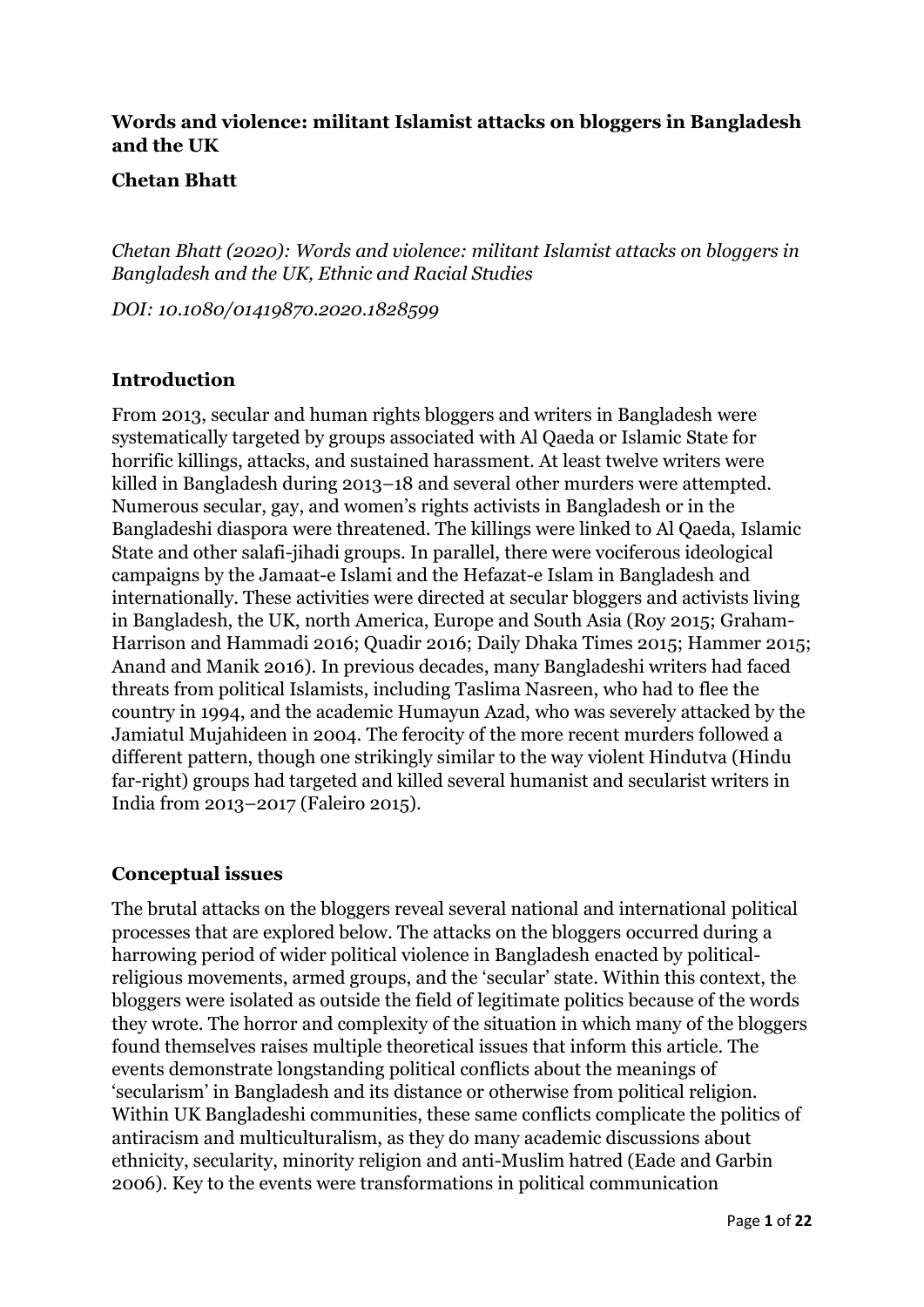engendered by social media (Nagle 2017), as well as how – and against whom – online political 'toxicity' translates into murder and violence 'in real life'. If social media has transformed the nature of political communication (Bennett and Pfetsch 2018; Gerbaudo 2018), the events exemplify some of this transformation. This includes the severe polarization within many civil societies such that a relatively innocuous Facebook post results in a person being killed in a cruel, visceral public execution. Social media communication is often highly abrasive, and it is no longer unexpected that 'shaming', death threats, threats of serious violence and toxic abuse can be received routinely following accusations of 'hurt' and 'offence' that accompany the expression of alternative opinions. Yet, only for some groups does this translate into brutal killings. The murders were public, brutal and 'exemplary'. They were acts of political intimidation that were intended to instil considerable fear, and create a political optics of fear, to prevent others from writing. The generation of fear, initially on social media and then through killing, illustrates the importance of fear as a political disposition (Robin 2004; Özsoy 2015), and thus the importance of 'negative' emotions for politics. The events also demonstrate how self-authorised political violence, including assassinations and martial executions, escape central authority but are instead the product of sparse, distributed networks with small, self-selecting memberships, loose coordination, and highly autonomous actions that are effective at international scales (Roy 2006; Sageman 2008). In the examples discussed below, a small self-enrolling self-directing terrorist group undertook brutal acts for which another independent entity (Al Qaeda) claimed responsibility, thus re-granting the authority to kill others. Some groups emerged as groups precisely to execute those whose words they disapproved.

Multiple institutions, secular and religious, framed the bloggers as outside the boundaries of social and political acceptability and as having brought their fate upon themselves. A formally democratic secular state can work in consonance with authoritarian religious movements to exclude a group from the sphere of legitimate political expression and isolate it such that it becomes extremely vulnerable to being killed by those who object to its existence. The effect is the sanctioning of killings outside of sovereign structures that are empowered to decide who is disposable (Mbembé 2003; Agamben 1998). Despite great divides that separate liberal democracy from secular authoritarianism, and the latter from religious absolutism, some groups are made 'dispensable' for reasons of secular political expediency and religious dogmatism. The situation of the secular Bangladeshi bloggers also represents a deeper form of political abandonment that was reproduced across different planes of social action and at different geographical scales. While all the murders occurred in Bangladesh, various 'kill lists' named Bangladeshis living across the world. Brutal killings in Bangladesh were claimed by Al Qaeda and planned by an independent group led by a British citizen. Threats made in Bangladesh were amplified by followers of a mosque in east London. A common reaction of the police services in two very different countries was: stop writing. The 'politics of scale' (Cidell 2006) thus becomes important in the strikingly homologous political responses in these two countries, ones that reduced the spaces for political secularity.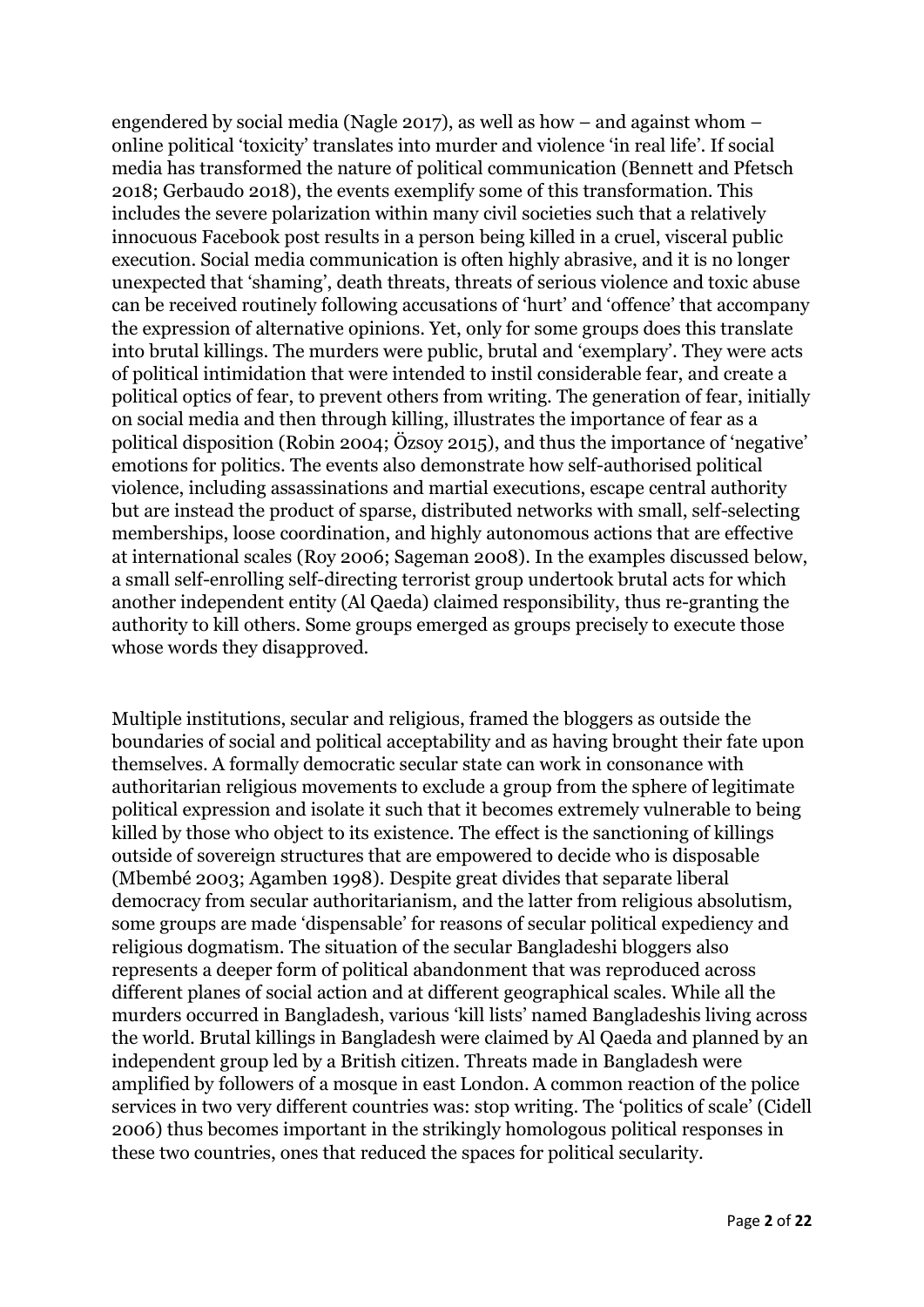# **Methodological note**

This sensitive qualitative research was subject to a range of ethical considerations. Several interviewees were on the Ansarullah Bangla Team's (ABT) global 'kill list' and all interviewees had received serious threats. During the fieldwork period, several interviewees continued to receive online threats and one interviewee was physically attacked. The ongoing safety of the interviewees was therefore a priority. Face-toface depth interviews in secure venues in London were conducted during 2017 with nine largely UK-based bloggers, and a further interview was undertaken by Skype. Three women and seven men were interviewed, six in July 2017 and four in August 2017. The majority had been brought up in Muslim religious traditions. Seven of the interviewees were working in professional occupations. Most face-to-face interviews were recorded in private enclosed university premises, though some were undertaken in quiet public venues well away from the person's residential location. A further discussion took place in July 2017 at a London public venue with a young woman blogger who had featured on 'hitlists' in Bangladesh. With one exception, interviewees requested complete anonymity, though it was decided to anonymize all interviews. Several other bloggers and activists were approached for interview but declined. A separate informal meeting was also arranged in March 2019 with a group of six young bloggers and activists (four women and two men) who had faced threats in the UK. Of these, two had been interviewed previously. Observation research was undertaken at two Bangladeshi community events in Tower Hamlets to mobilize community support for bloggers facing serious threats (April 2017 and June 2018, with approximately 60 and 30 attendees respectively). The author spoke at both events on the situation that bloggers faced. Discussions with four key informants were undertaken in the period 2017–2019. Most interviews were conducted in English, but a translator assisted with Bengali language interviews. The interviews were one to three hours in length.

# **The violence and its context**

The attacks on secular bloggers in Bangladesh occurred against a complex political history. Following the end of military dictatorship from 1991, patronage-based electoral politics has dominated Bangladesh's political landscape, the latter characterized by protracted, often violent conflicts between the Bangladesh Nationalist Party (BNP) and the Awami League over 'power sharing and access to resources' (Siddiqi 2011), with the political Islamist Jamaat-e Islami being a key BNP ally in the recent period (on political Islam in Bangladesh, see Riaz 2004, 2008; Islam 2015; Allchin 2019). Claims over who 'owns' authentic nationalism and the war of liberation, including the political memory of the 1971 genocide, characterize dominant forms of political discourse. The Awami League, which fought for independence from Pakistan, is said to claim the mantle of secular Bengali nationalism, one ostensibly amenable to Bengali (including Hindu influenced) culture, with its opponents typically branded as anti-national, anti-secular and pro-Pakistani. The BNP, conversely, furthers an Islamically-oriented Bangladeshi, rather than Bengali, nationalism, its opponents typically branded as anti-Islamic, pro-India and pro-Hindu (ibid). However, despite its formally secular orientation, the Awami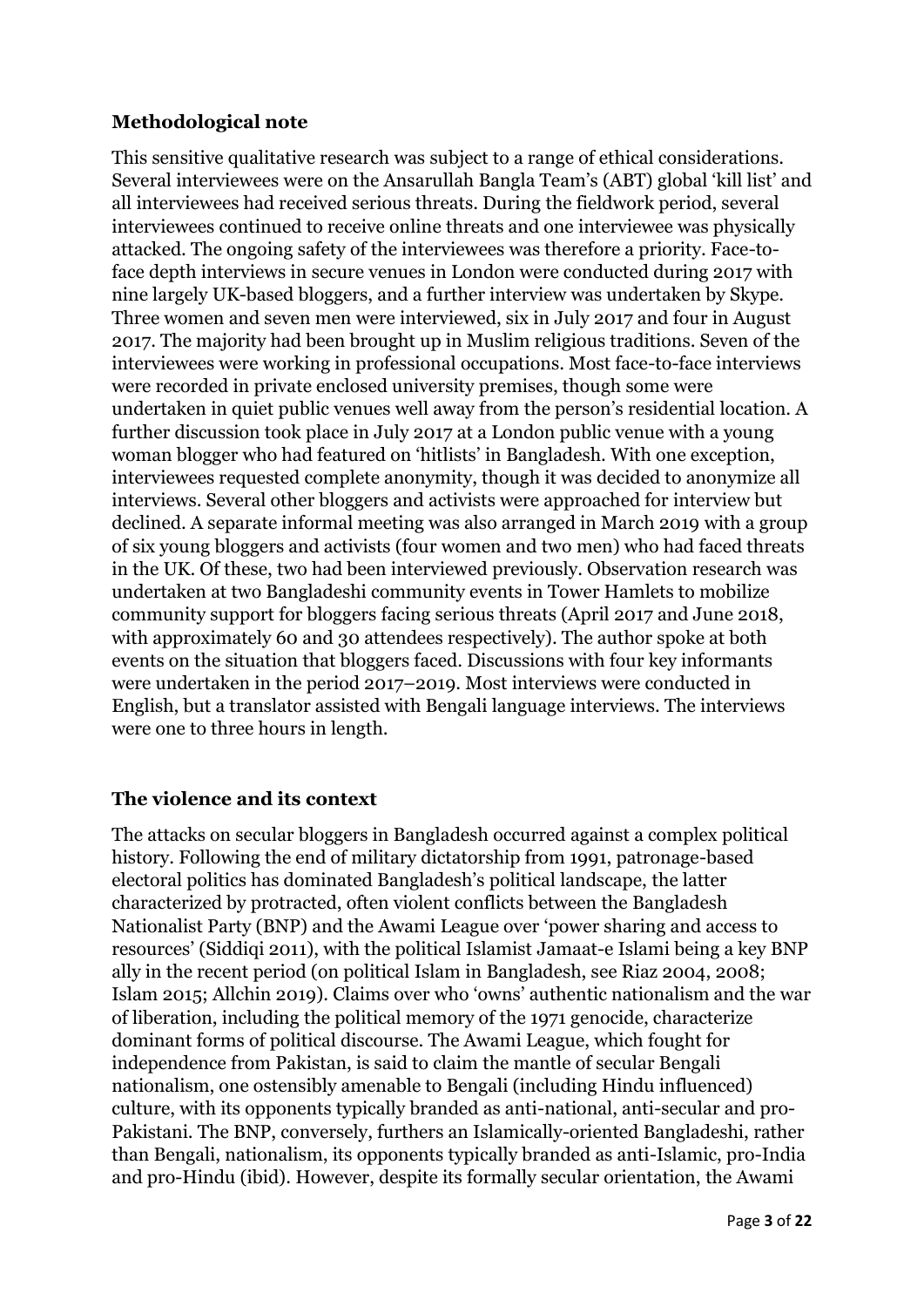League has formed key alliances with authoritarian religious movements since Independence. The political style of its leader, Sheikh Hasina, includes the public demonstration of religious devotion and the unequivocal disavowal of any criticism of religion (Interview 3). It has even been argued that the two main political parties do not represent a division between Awami 'secular' and BNP 'religious' orientations, but represent variants of political Islam (Hasan 2020).

In 2009, the Awami League government, which had won the general elections the previous year as part of the Grand Alliance, initiated the International Crimes Tribunal for Bangladesh (ICT-Bangladesh). The war crimes tribunal was to investigate and bring to trial Bangladeshis who were involved with the Pakistan Army in the 1971 genocide that targeted Bangladeshi nationalists. Most academic estimates usually state a figure of between 300,000 and 3 million Bangladeshis who died during the genocide, most of them killed by the Pakistan Army and its allied Islamist militia, such as the Razakars. Several hundred thousand women were raped during the violence. The genocide targeted the Hindu population, supporters of the Awami League, the police and armed forces, intellectuals, journalists, teachers, students and other professionals (Riaz 2004; Umar 2004; Tripathi 2016; Mookherjee 2015). Despite the relative international neglect of the 1971 genocide, it remains alongside Cambodia from 1975, Yugoslavia from 1992, Rwanda in 1994, among others, one of the world's major post-Second World War mass atrocities. The memory of the genocide and the demand for the perpetrators to be brought to justice have been major features of politics in Bangladesh and the diaspora. Most of the interviewees described horrific stories of the genocide and its continuing relevance in their lives.

My mother's family had to flee to India [and] took refuge there. For nine months, they stayed there. Their houses were burnt. Mum was a little girl then and she lost one of her siblings in the refugee camp … My grandfather was a teacher and [he] could not stay in the house … They came to our house looking for him, and they took my grandma [and] tortured her on the way [to the] camp … They burnt our home … we lost our land, our houses were looted, my grandfather's best friend was killed. Those were the stories that I heard [and] that stayed in my mind. (Interview 1)

Despite demands in the intervening four decades, relatively little concerted effort was made to charge perpetrators until the ICT-Bangladesh. Those brought to trial were largely key figures in Islamist militia linked to the Jamaat-e Islami political party and several were senior members in the opposing BNP-Jamaat-e Islami alliance that had lost the 2008 election. Abdul Quader Mollah, a Jamaat-e Islami politician and leader in the Razakar militia during the genocide, was charged with the murder of several hundred civilians as well as rape and arson. Delwar Hossein Sayeedi, a revered Jamaat-e Islami politician and Razakar organizer, was charged with numerous crimes, including murder, rape and arson. Sayeedi had been a regular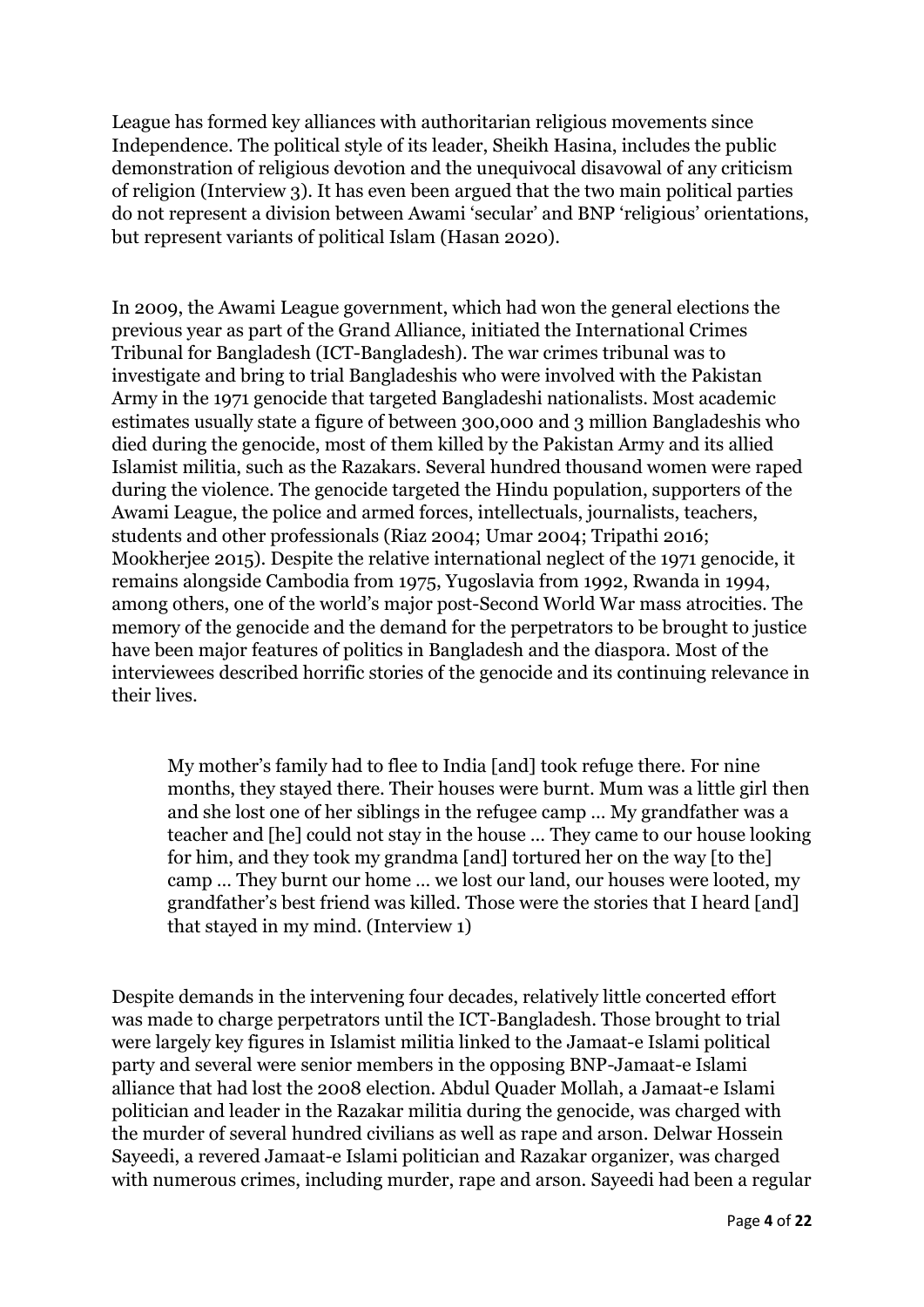speaker at events in Britain at the invitation of the UK Jamaat-e Islami. Chowdhary Mueenuddin, a highly influential figure in UK government multicultural and interfaith initiatives, a founder of the Jamaat-e Islami influenced East London Mosque in Whitechapel, and chairperson of the Muslim Aid charity, faced charges of killing journalists, teachers and medics (Talwar 2013; Mueenuddin 2013 is a response to the allegations). The Jamaat-e Islami, which had claimed (to great public outrage) that it had worked for Bangladesh's independence and that no war criminals existed in the country, held several extremely violent protests in Bangladesh against the charges (Daily Star 2007, 2012).

During the tribunal hearings in Dhaka, vigils were held by secularists demanding the death penalty for those convicted. When Quader Mollah's sentence of life imprisonment was announced in February 2013, a spontaneous demonstration of an estimated half a million people (though other reports claim three million) erupted in Dhaka's Shahbag Square (Roy 2020; BBC News 2013a). One of the reasons given by interviewees was the smile and victory sign given by Quader Mollah outside the court following his conviction. Shahbag demonstrators interpreted his actions as a victory for impunity because the opposition BNP-Jamaat-e Islami alliance would simply pardon him if they won the next general election.

The Shahbag demonstrations had developed independently of any political party and relied on young activists making use of social media. While nonviolent in form, the demonstrators used slogans that demanded the death penalty and violence against Jamaat opponents. Some of the demands of the protestors were articulated in the following way:

We swear an oath that the leadership of mass people from the Gonojagoran Mancha [Forum for the People's Awakening] will continue the movement from Teknaf to Tetulia until capital punishment is handed down on those Razakar and Al-Badr members who committed crimes against humanity like mass killing and rape in 1971. We take the oath that we will remain vocal both on the streets and online until politics of war criminal Jamaat-Shibir [Jamaate Islami and its youth wing] is not [sic] banned and nationality of their members not [sic] cancelled. (Daily Star 2013)

Significant for this critical political moment in Bangladesh's post-Independence history were not just the convictions for war crimes and crimes against humanity some 40 years after the genocide, but demands for the death penalty for those convicted. These were opposed by Bangladeshi human rights organizations who otherwise supported the aims, if not the process, of the tribunal. There is not the space here to explore the various independent human rights critiques of the ICT-B, which ranged from claiming serious failures in due process and poor treatment of alleged perpetrators and witnesses, to claims that the tribunal was a political attempt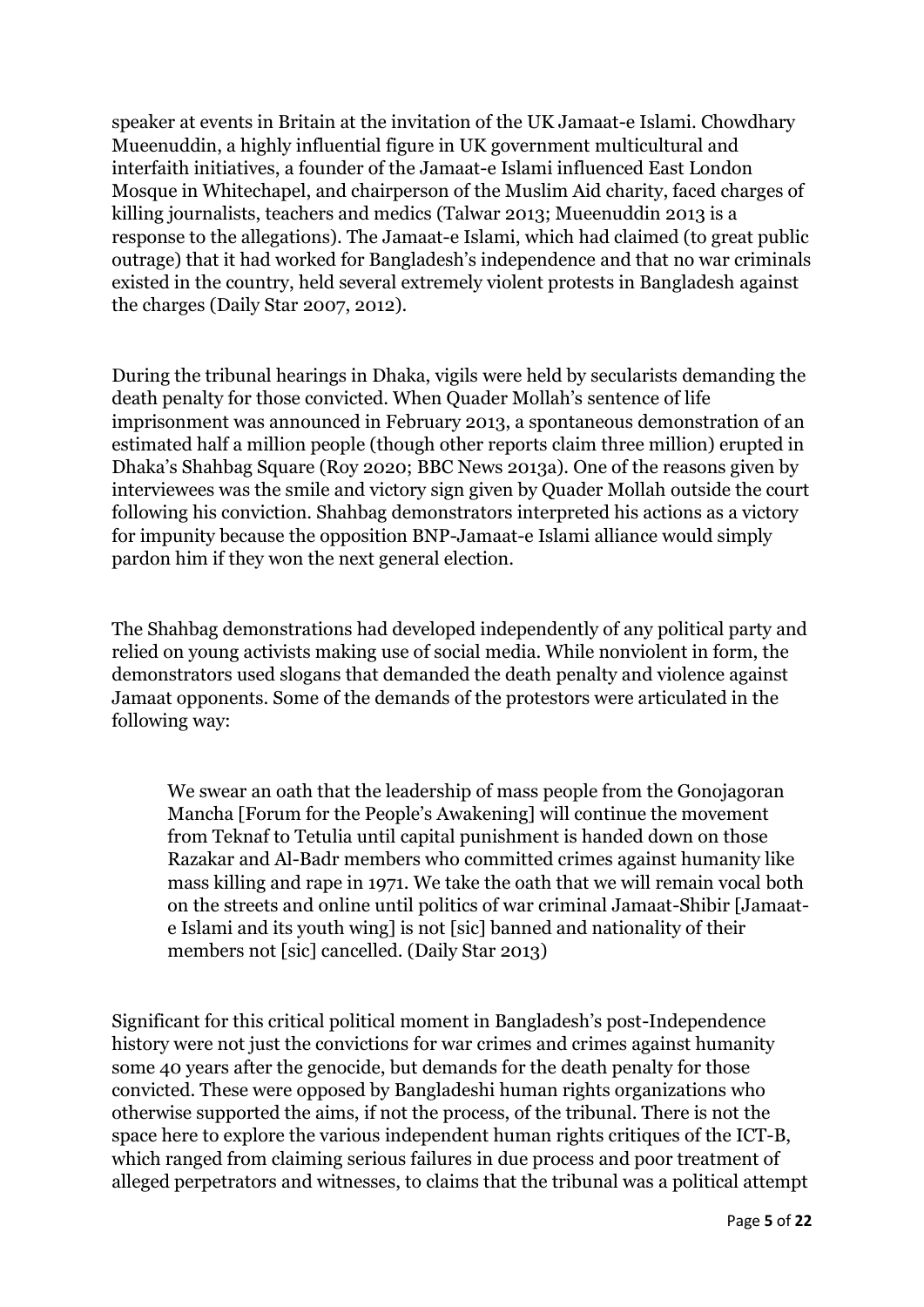to undermine the BNP-Jamaat opposition (Beringmeier 2018; Bergman 2011; Samad 2016; Islam 2016; Chopra 2015; Razzaq 2016). But the demand for capital punishment was unequivocal and was a powerful driver of the Shahbag movement. The Shahbag protestors were successful – the government introduced legislation that allowed it to appeal the verdicts of the ICT-B, and the Supreme Court subsequently handed down some death sentences.

The Shahbag demonstrations foregrounded a new secular-oriented, confident youth politics as part of a movement for people's awakening. These political formations emerged virtually entirely through independent youth activism, the movement being seen by some as 'completely an initiative of the bloggers' (Interview 4). As with the Tahrir Square demonstrations, the movement arose as a spontaneous youth mobilization rather than through older forms of political organization (Roy 2020; Sajjad and Härdig 2017). Several interviewees described the inspiration of the Shahbag movement.

I still remember, it was the 5th February at one o'clock, we got the verdict from the court that, yes, they admit that Quader Mollah … was involved in a big massacre … So, all the bloggers came out in the street … The thing is, I know all of them personally, because we used to blog together on the same platform … So, they said: 'We will go to that place in Shahbag until the verdict is … changed or the government do something. We will not move from there' … We were there at the start, three people's protest becoming three million people's protest … I remember my father was even pushing my sisters to go to that protest, [saying]: 'Why are you sitting at home?' (Interview 3)

The Shahbag movement challenged the political uses of religion by political Islamists and criticized Awami League authoritarianism and its support for conservative religious forces. The movement neither paid obeisance to the post-Independence 'secular nationalist' politics of the Awami League, nor was it controlled by the Awami League. Though the League had co-opted elements of the Shahbag leadership (Roy 2020), the independence of the movement was a key factor in the Awami League's fateful orientations towards it. Political Islamists, meanwhile, tried doggedly to characterize the movement as 'atheist', 'blasphemous' and 'anti-Islam.' As the death sentences were handed down by the tribunal for Quader Mollah, Sayeedi and others, the Jamaat-e Islami called a general strike, an action which led to weeks of violence in Bangladesh (BBC News 2013b). Earlier, the Jamaat had organized a sophisticated international campaign, often using the slogan 'Save Bangladesh', to discredit the ICT-B internationally. It made strong use of its international networks and establishment base in the UK as well as the services of UK human rights lawyers. The ICT-B was perhaps the largest direct attack ever on the Bangladeshi Jamaat-e Islami, and so it mobilized heavily against the tribunal, including in the UK.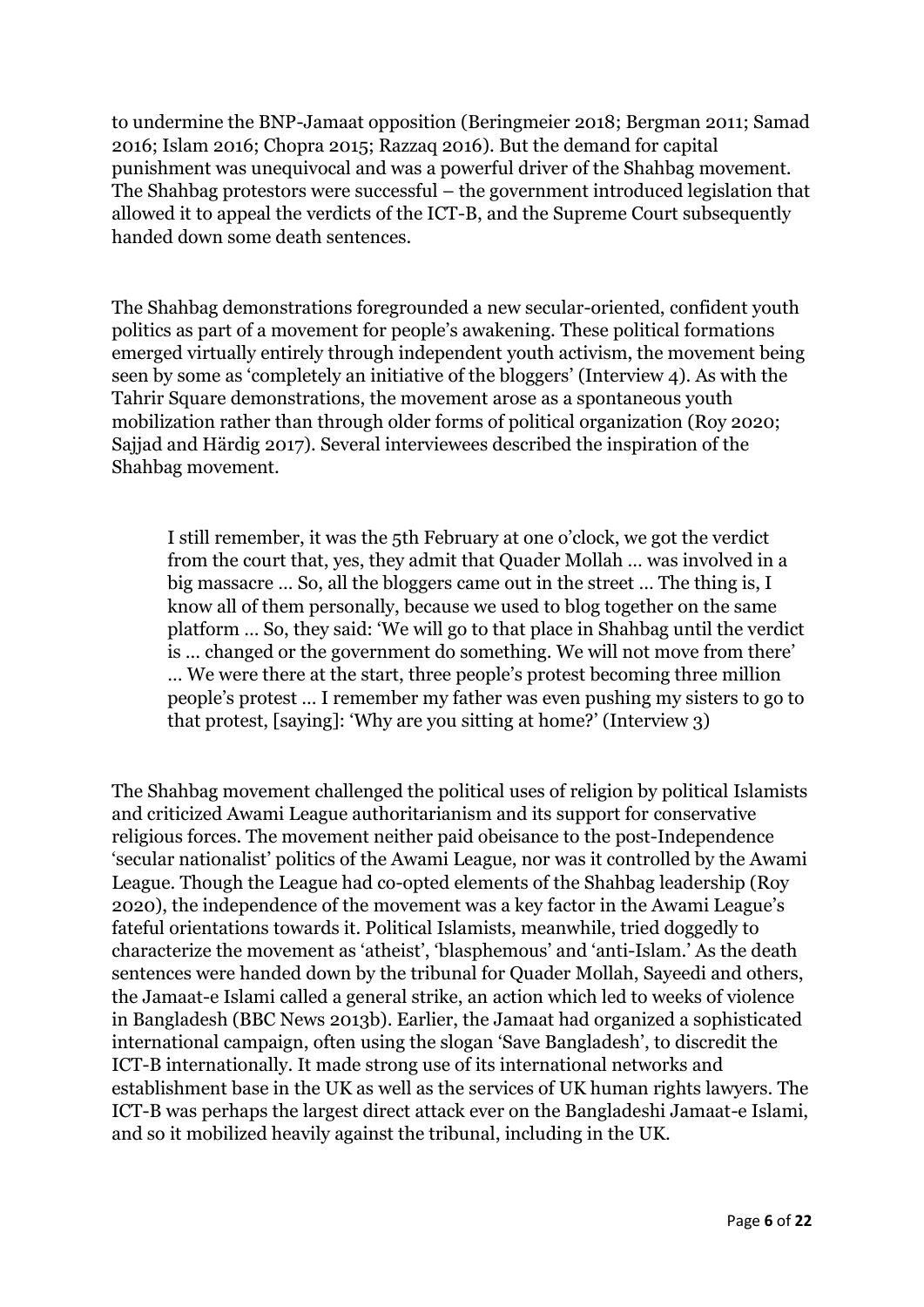While already being vilified by the Jamaat-e Islami, the Shahbag movement was targeted by the Hefazat-e Islam, a massive political-religious movement that relaunched with a march to Dhaka in April 2013 of over a million supporters. The Hefazat movement was the conservative religious response to the Shahbag movement's secularism (Sajjad and Härdig 2017). Demanding punishment of 'atheist bloggers', it claimed that 'Islam was under threat' with it being the religion's 'protector'. It presented the government with a list of thirteen highly authoritarian demands, one of which focused on the Shahbag protestors:

The campaign and propaganda of the atheists, apostates, and Islam haters connected to the so called 'Ganajagaran Mancha' must be stopped. And the atheists, apostates, and Islam hating persons or organizations that are trying to create discord in the country by publishing malicious and slanderous contents in any medium must be arrested and given exemplary punishment. (Hefazat-e Islam 2013)

Considerable violence followed in the wake of the Hefazat demonstrations in April and May, which included ferocious state violence against Hefazat demonstrators. The Sheikh Hasina government, however, quickly made several major overtures to the Hefazat leadership. Key informants interviewed during this research argued that working with the Hefazat was a strategic move to outflank the BNP's claim to represent religious interests, while also working to prevent the formation of an electoral combine involving the BNP-Jamaat and the Hefazat by splitting the latter and drawing away moderates. Furthermore, violently attacking the Hefazat and then co-opting it can also be seen as a demonstration of singular Awami League power. The Awami League, moreover, has an enduring history of forming alliances with political Islamists. Before the 2006 general elections, for example, Sheikh Hasina agreed a memorandum of understanding with the Bangladeshi Khilafat Majlish, a movement that sought to create an Islamic state, declare Ahmadiyyas 'non-Muslim', extend the blasphemy laws, and make all sharia judgements legally binding.

The Awami League's wooing of an overwhelmingly authoritarian, antisecular movement was seen as a major 'betrayal' by supporters of the Shahbag movement. At the same time, the Awami League distanced itself firmly from the bloggers. The characterization of the Shahbag protestors and secular bloggers as 'atheist' became widespread, crossing from the Jamaat-e Islami and BNP to the Hefazat and the Awami League. The energetic mass movement of young activists that had emerged in Shahbag Square in 2013, and had initially received strong sentiments of support from the Awami League, was now castigated across the political spectrum and in innumerable news and media reports as 'anti-Islamic', 'atheist' and 'blasphemous'. The Islamists 'were successful to label it as an atheist movement' (Interview 1). A key step in the political exclusion of the bloggers (and implicitly the Shahbag movement) from the sphere of legitimate political expression in a formally democratic country was to render them 'toxic' – labelling them atheists and therefore apostates, 'the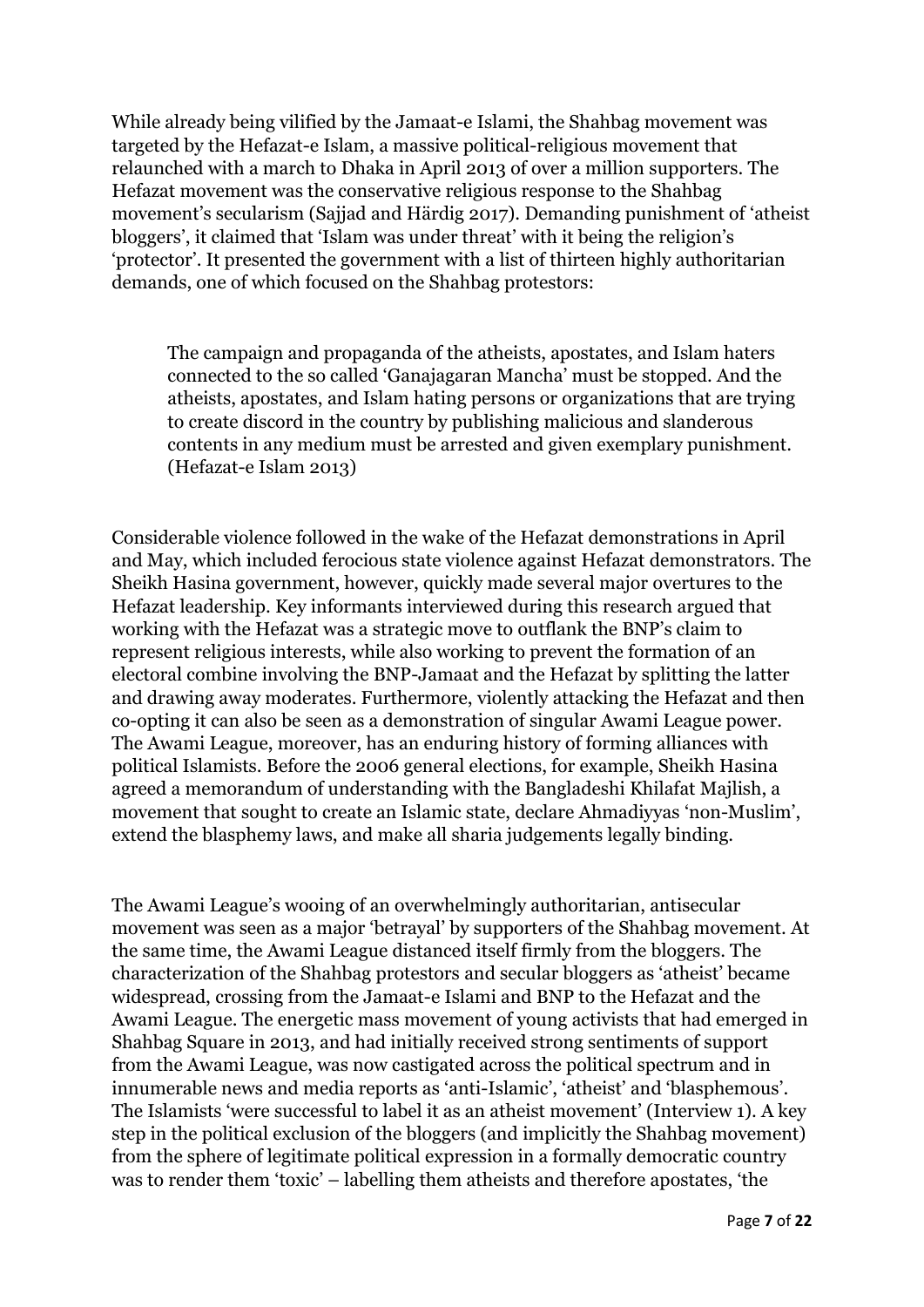harmful, filthy, [immoral] segment ... who have no place in this religious society' (Interview 2). Bloggers thus became prime, isolated targets for the violence that was to come.

Following the death sentences handed down to Quader Mollah and others, the ferocity of the violence and the threats from political Islamists increased. In March 2013, before the Hefazat-e Islam's march to Dhaka in April, a list of 84 'atheist' bloggers was presented to the government. The Prime Minister's Office appeared to agree to a call by religious leaders that the bloggers seek 'repentance for making offensive statements against Islam' (bdnews23 2013). The provenance of this list is unknown, but elements from it started being circulated on social media. Names of 'atheist' bloggers were also published in major Bangladeshi newspapers. An editor of a religious newspaper named nine blogs that 'were spreading propagandas against Islam' (ibid). Some major daily newspapers published the names of key bloggers and activists, often on the front page and typically calling them 'atheists'.

So, [on 10 March 2013, a major newspaper] wrote my name [saying] that I am one of the masterminds behind the Shahbag movement. [Name of UK blogger] was there, my name was there, [name of another UK blogger] was there, Ahmed Rajib Haider's name was there, [name of a Bangladeshi blogger] was there … [Of] the bloggers they named, [name of blogger] was attacked, [name of UK blogger] and me were threatened … [name of blogger] is [now living in another country], [name of blogger] was attacked, and Rajib was killed. Afterwards, [the Islamists] published [a list of] 84 blogger's names that they want to kill. (Interview 3)

On 15 February 2013, the architect and secular blogger, Ahmed Rajib Haider was killed in a brutal machete attack in Dhaka. The blogger Asif Mohiuddin was attacked in Dhaka a month earlier, but fortunately survived, though he and several other bloggers were arrested in April and around eight blogs were closed down by the Awami League government for 'insulting' Islam and 'hurting' religious sentiments (BBC News 2014). In April 2013, a 'Message to the people of Bangladesh' released by Al Qaeda's official media wing, stated:

My dear brothers in Bangladesh! By Allah, this is not a political tussle; it is a battle between disbelief and Islam. Many more cursed people like Ahmad Rajab Haider are roaming around alive. Their pens and tongues continue to spill venom against the Noble Prophet (peace be upon him) and his Shariah. These wretched creatures that are worse than animals have no right to live. Targeting each one of them and killing them in the streets the way this cursed blogger was killed is an obligation imposed by the Shariah. (Farooq 2013).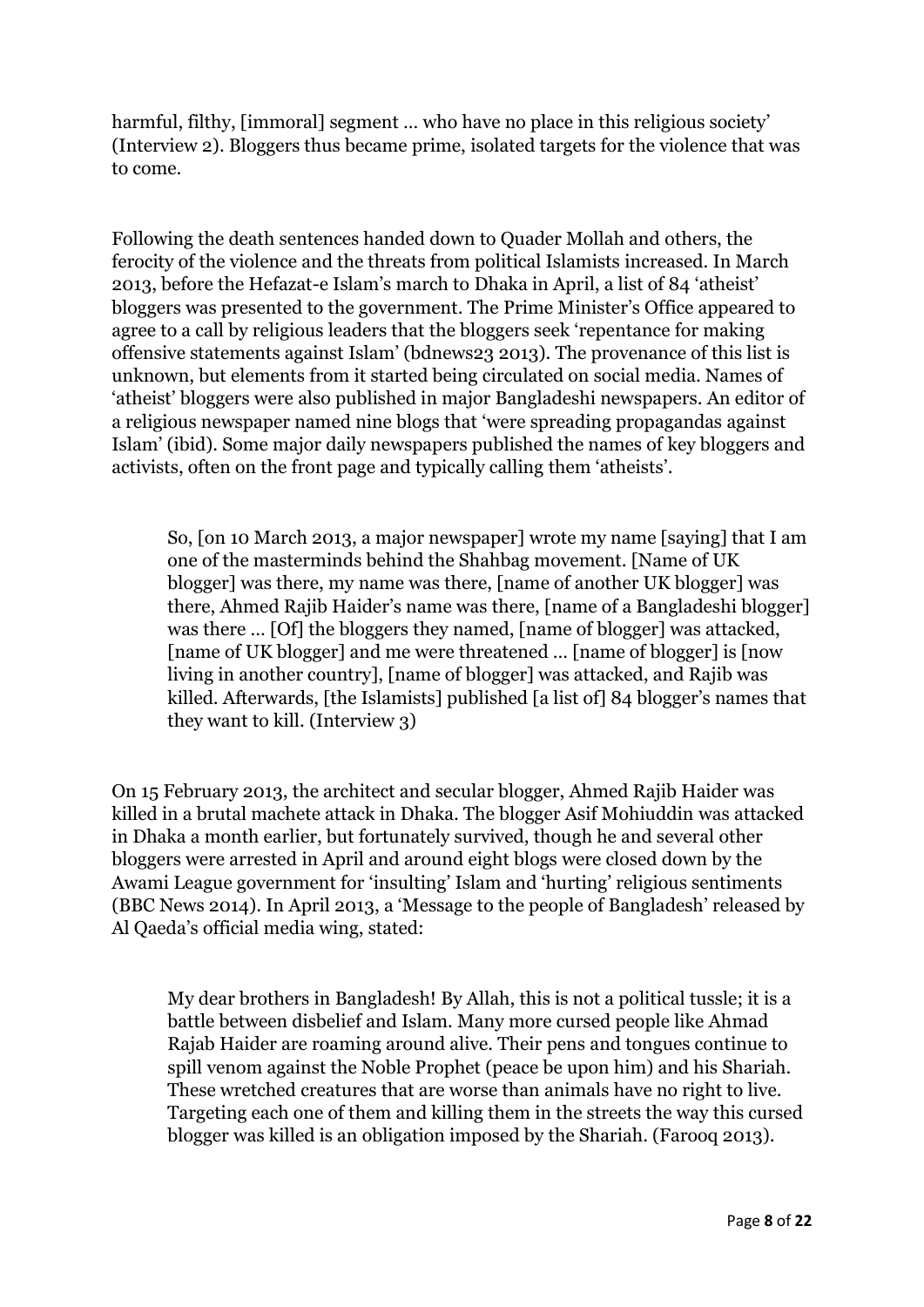Al Qaeda issued a further video statement in early 2014 from Ayman al-Zawahiri in which he talked about the violence that followed the Hefazat demonstrations. In this video, he mentions 'transgressing secularists who are heaping insults and vulgar abuses on Islam and the Prophet of Islam'. Ahmed Rajib Haider is named, alongside Salman Rushdie and Taslima Nasreen (al-Zawahiri 2014).

In November 2014, the sociology professor and humanist from Rajshahi University, Shaiful Islam, was brutally killed. In February 2015, Avijit Roy and Bonya Ahmed, both US citizens and well-known intellectuals, were leaving the Dhaka Book Fair and were viciously attacked by a group of men with machetes near the University of Dhaka buildings. Avijit Roy was killed and Bonya Ahmed was very seriously injured. In the same year, the writers Washiqur Rahman, Ananta Bijoy Das, Niloy Chatterjee and Faisal Arefin Dipan were killed in similar machete attacks. Several other humanist publishers or writers, including Ahmedur Rashid Chowdhury Tutul, were attacked that year but survived. In April 2016, the law student and blogger Nazimuddin Samad was killed in an attack with machetes and guns. Within days of each other, the academic Rezaul Karim Siddique, and the gay rights activists, Julhaj Mannan and Mahbub Rabbi Tonoy were murdered.

Julhaj Mannan, the gay activist, he was my elder brother at my school. I knew him personally … Obviously, on 14 April 2016, they were following him because, for the first time [in Bangladesh], he organised [a] big parade for LGBT people … We guess, from that day he was targeted … There were three people in that room when they were killed. One was Mahbub Tonoy and the other was Julhaj Mannan. (Interview 3)

In 2015, the Ansarullah Bangla Team, an affiliate of Al Qaeda in the Indian Subcontinent, issued a further 'hitlist'. Among numerous bloggers in Bangladesh, this list included nine bloggers and activists in the UK, and several others based in north America (Burke 2015). Another 'hitlist' of ten individuals was purported to come from Islamic State (Author archive). A further 'hitlist' disseminated on Facebook and other social media had the names and photographs of the 'Top Ten Nastik of UK', '*nastik'* being a pejorative term for 'atheist' (Author archive). Several other 'hitlists' related to Bangladesh or the diaspora were disseminated. While violence against Hindu and other minorities has been common in Bangladesh, from 2015 Islamic State also started claiming responsibility for the killings of numerous Hindu, Buddhist, or Sufi individuals (First Post 2016).

Al Qaeda issued another video in 2015, *The Dust Will Never Settle Down: From France to Bangladesh*, which celebrated the killing of six Bangladeshi bloggers, including Ahmed Rajib Haider, Avijit Roy and Washiqur Rahman (Umar 2015). During 2015, the Ansarullah Bangla Team released a series of statements that claimed responsibility for the murders of several bloggers, publishers, and activists,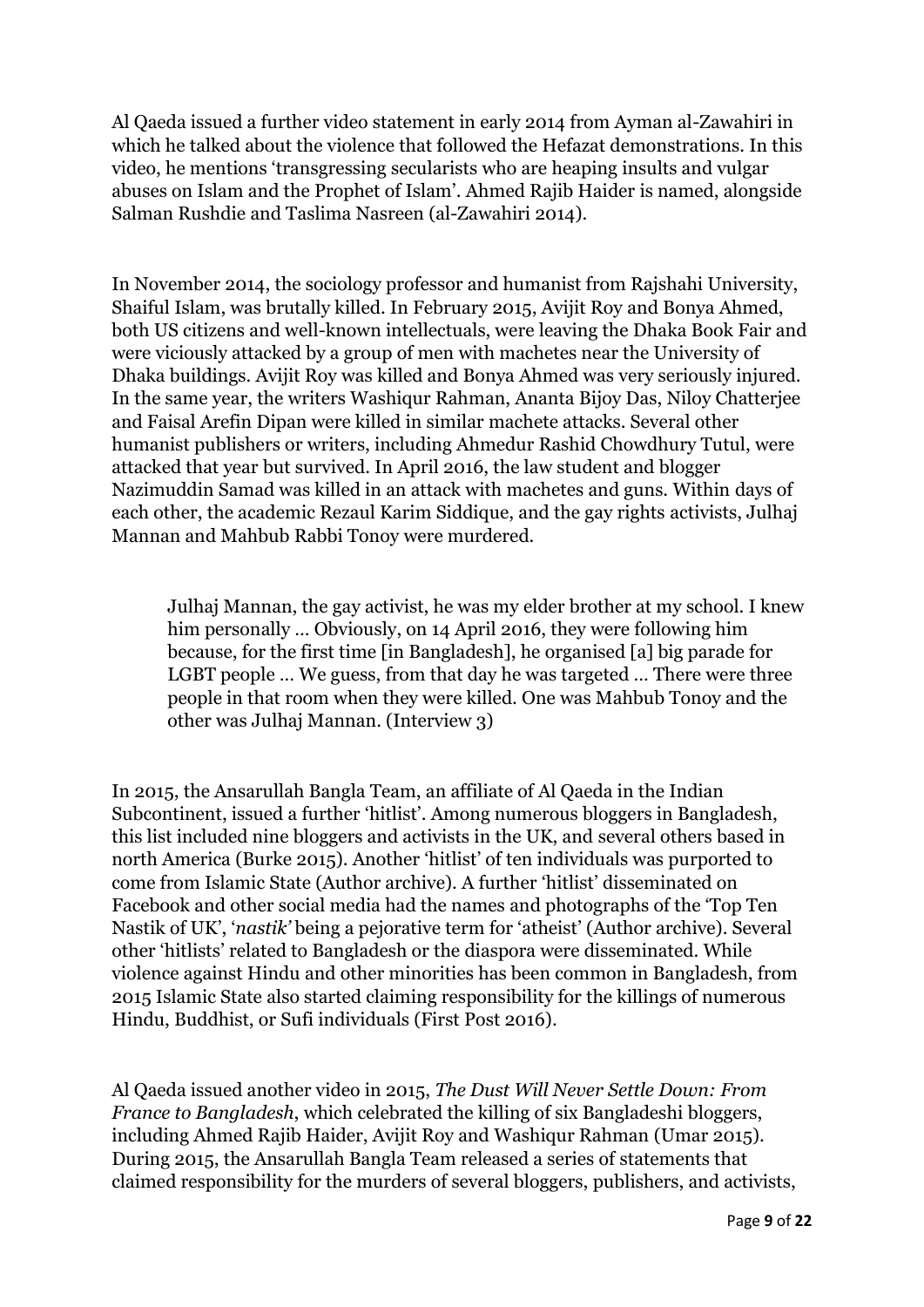including Faisal Arefin Dipan, Nazimuddin Samad, Julhaj Mannan and Mahbub Tonoy (Ashraf 2015, 2016a, 2016b, 2016c; Ansar al-Islam 2016). The ABT statement regarding Ahmedur Rashid Tutul (who survived the attack) and Faisal Arefin Dipan said:

O! Enemies of Islam! Listen carefully, you and your protectors, here and abroad!! We have warned you before about the result of your felon acts against Islam under the pretext of so-called 'free-thinking'. Today, your mates are suffering the consequences of what we warned against. (Ashraf 2015)

This harrowing period of violence culminated in an attack in July 2016 on customers of the Holey Artisan Bakery in Dhaka by a group of five men armed with bombs, guns and machetes. Twenty-four people were killed in the attack and Islamic State claimed responsibility, though seven men from the Jamiatul Mujahideen Bangladesh were later convicted and sentenced to death (BBC News 2019). The Awami League government's orientation by this stage was to be unhappy about what the bloggers were writing and unhappy about those who were unhappy enough to kill them (Daily Star 2016). The events also demonstrated the extent to which disparate political forces that ranged from official secularism to political Islam to salafi-jihadism had generated an equivalence between secularism and atheism, and between the right to freedom of expression and blasphemy.

# **The rise of the Bangladeshi blogosphere**

The killings had a devastating impact on the rich and open online culture that had developed from the early 2000s in Bangladesh and its diaspora. The period from the early 2000s until the end of that decade was described by several interviewees as one of stifling, authoritarian political-religious rule under the BNP-Jamaat-e Islami. Websites such as Mukto-mona ('Freethinker'), initiated by Avijit Roy from 2001, were thus of signal importance for opening spaces for debate and disseminating rationalist and humanist ideas.

Mukto-mona very quickly became the popular platform for the free thinkers, atheists, agnostics in the Bengali-speaking world. [Avijit Roy] was not only the founder, he was a writer, and writing was the passion of his life. He has written eight books and edited two and written … hundreds and hundreds of blogs on all kinds of issues. But his main focus was free thinking, the philosophy of atheism, the rational and scientific world view. (Interview 2)

In addition to Mukto-mona, a range of other blogs (such as somewhereinblog.- net, amarblog.com, ebangladesh.com, shadakalo.blogspot.net, sachalayatan.- com, nagorikblog.com, istishon.com and motikontho.wordpress.com) became important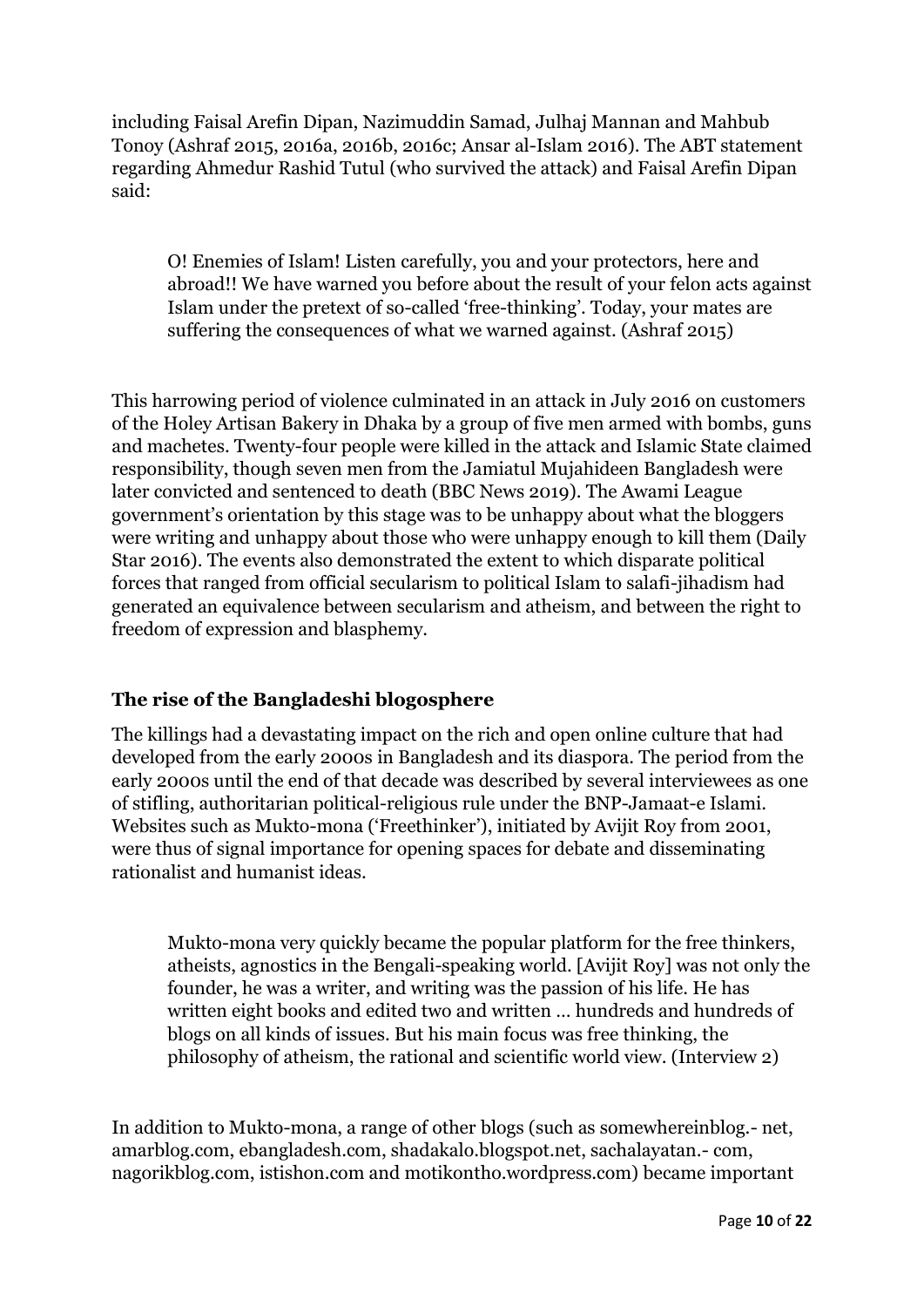from the middle of the decade onwards. Some interviewees were instrumental in the development of Bengali and English blogging platforms.

I was the editor, developer and publisher of [name of first blog], started from 2006 … I developed [a blogging platform] and all the prominent bloggers were blogging there, all the top bloggers in Bangladesh … It was by nature an antiarmy anti-extremism blog, but it was a moderated blog. But [my second platform] was the only blog in Bangladesh [with] no moderation. Anybody can write anything ... So, whoever is atheist, they could write anything ... extremists can also write … nothing was controlled … [Ahmed Rajib Haider] who was killed in Bangladesh, he was mainly writing at [my platform] and [name], the Jamaat extremist, was [also] writing at the same platform … We had nearly a hundred thousand users at that moment. (Interview 4)

Several interviewees vividly remembered the dynamic intellectual ferment generated by the Bengali-language blogging sites, including open discussion of science and evolution, cosmology, biology, gay, lesbian and transgender minorities, and atheism. Interviewees described a 'new era' in which the previous restrictions on the expression of 'free thoughts' underwent a 'revolution' (Interview 8). As significant was the 'critical mass' generated for radical atheism. These activities also led to some formerly religious individuals, including political Islamists, adopting rationalist ideas (Interview 2). Interviewees who had no prior experience of political activism started blogging or commenting on Facebook about the sentencing for life of Quader Mollah or the Shahbag protests and were consequently thrown into the world of militant religious politics (Interview 5).

# **Are you aware of this?**

The same period also saw the rise of well-organized political Islamist sites like Basher Kella (bkella.com, facebook.com/newbasherkellla), widely believed to be linked to the Jamaat-e Islami's youth wing. This inevitably resulted in interactions and debates between humanists and political Islamists: 'Some people are following what I am writing [and asking]: "Is it against religion?"' (Interview 10). Criticisms escalated into 'flame wars' and abuse. As threats began, some bloggers took precautions regarding their personal information.

I just wrote a small post in my Facebook [and political Islamists] picked it up within two or three days and gave me a big answer from their blog. Then I understood, they are watching everyone. Wherever you are, whatever you are writing, they are basically watching. (Interview 3)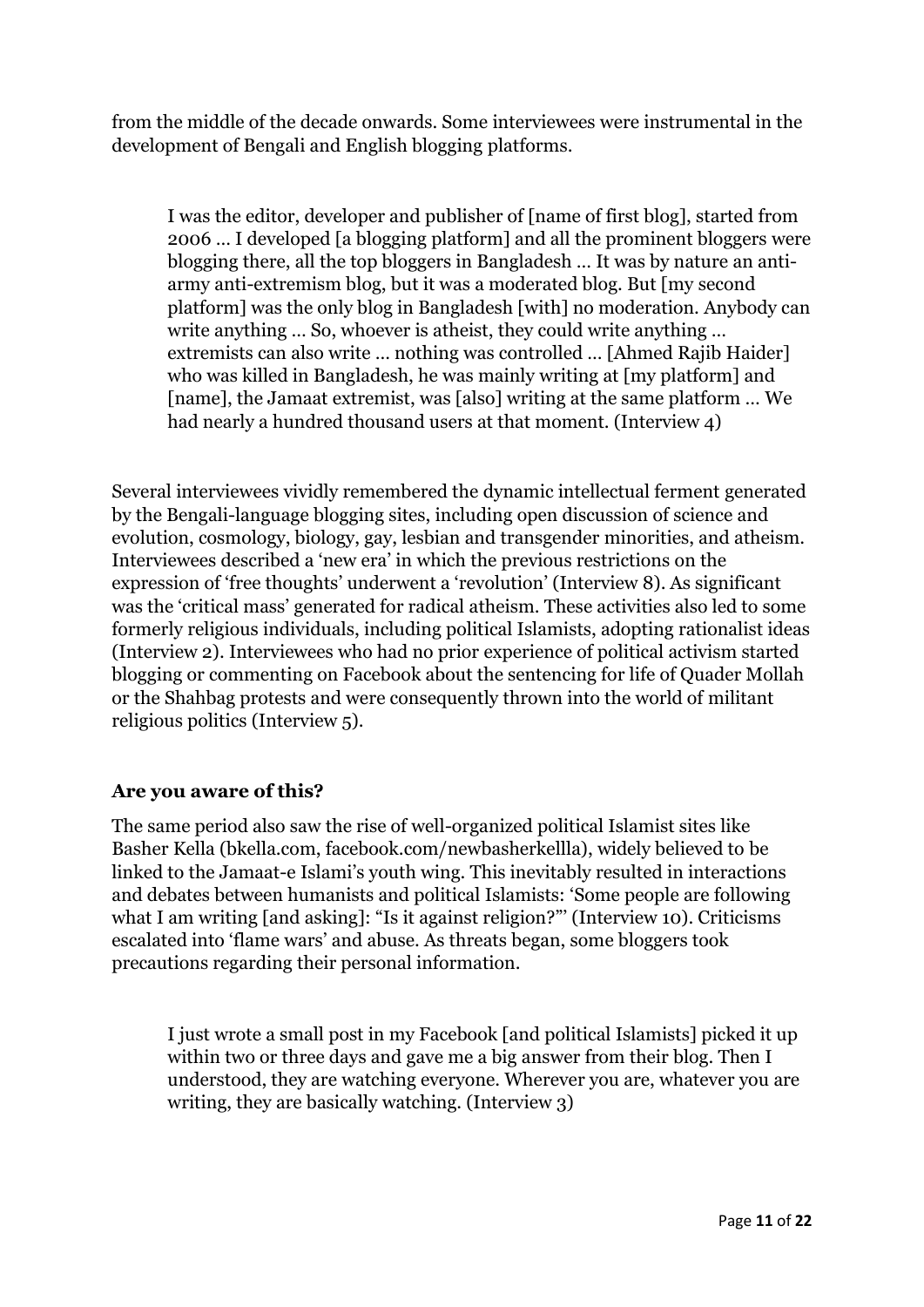If the use of social media means assenting to entering an environment of considerable discursive toxicity, the torrent of threats and abuse meant that interviewees found it difficult to distinguish tangible threats from the toxic milieu from which they arose. Bloggers described an environment where they got 'used' to receiving online threats but did not necessarily consider these to be serious.

The writers of Mukto-mona became the focus [of the threats] slowly … There were many blogs created by the Islamists who started debating with the Mukto-mona writers, and especially with [Avijit Roy]. And they started threatening us … In 2006, the threat level went up, and then in 2013 the final blow came. A guy called [name] threatened Avijit in 2013. He debated with him and [he] openly said: 'As soon as you land in Bangladesh, I will make sure that you get killed.' But we did not take that seriously. We thought: 'Ok, this guy is crazy!' (Interview 2)

Online threats of violence and death were frequent enough that they were a routine background for most interviewees. Facebook was repeatedly referred to as the site from which the most sustained and violent threats emanated.

I was always receiving Facebook threats … 'Wherever you go, we are following you, you will be killed' … It's always from Facebook groups … [Even] this morning, someone posted a video against me. So, what I can do? There is nothing to do, actually - just to absorb and just to ignore. (Interview 4)

Women bloggers were typically targeted with threats of sexual violence or were vilified as prostitutes. One aim in the targeting of women was to destroy their reputations and bring shame to their families in the wider community: 'to defame me socially [and] make it difficult for my family' (Interview 1). A regular term of abuse against bloggers was '*nastik'*, essentially a pejorative term meaning 'atheist' and therefore 'apostate'. The popularization of this word was traced by some interviewees to the political speeches of several Jamaat leaders, including Delwar Hossein Sayeedi. '*Nastik'*, as well as '*kafir'*, an abusive term for those considered 'unbelievers', became identified with secular bloggers, regardless of whether they were believers or not: 'The word 'blogger' was made synonymous with '*nastik'* by the Islamists' (Interview 4). In newspapers, television and social media from 2013, the word '*nastik'* was used so frequently that 'whoever blogs, everybody understands that he is a *nastik'* and 'no one will help them' (Interview 4). As significant was the use of the racist slur '*malaun'* ('accursed') towards bloggers who were brought up in Hindu religious traditions. In naming someone '*nastik'* or '*malaun'*, individuals are being characterized as those who could be considered worthy to be killed by unspecified others at an unknown time, and that honour is attached to killing them.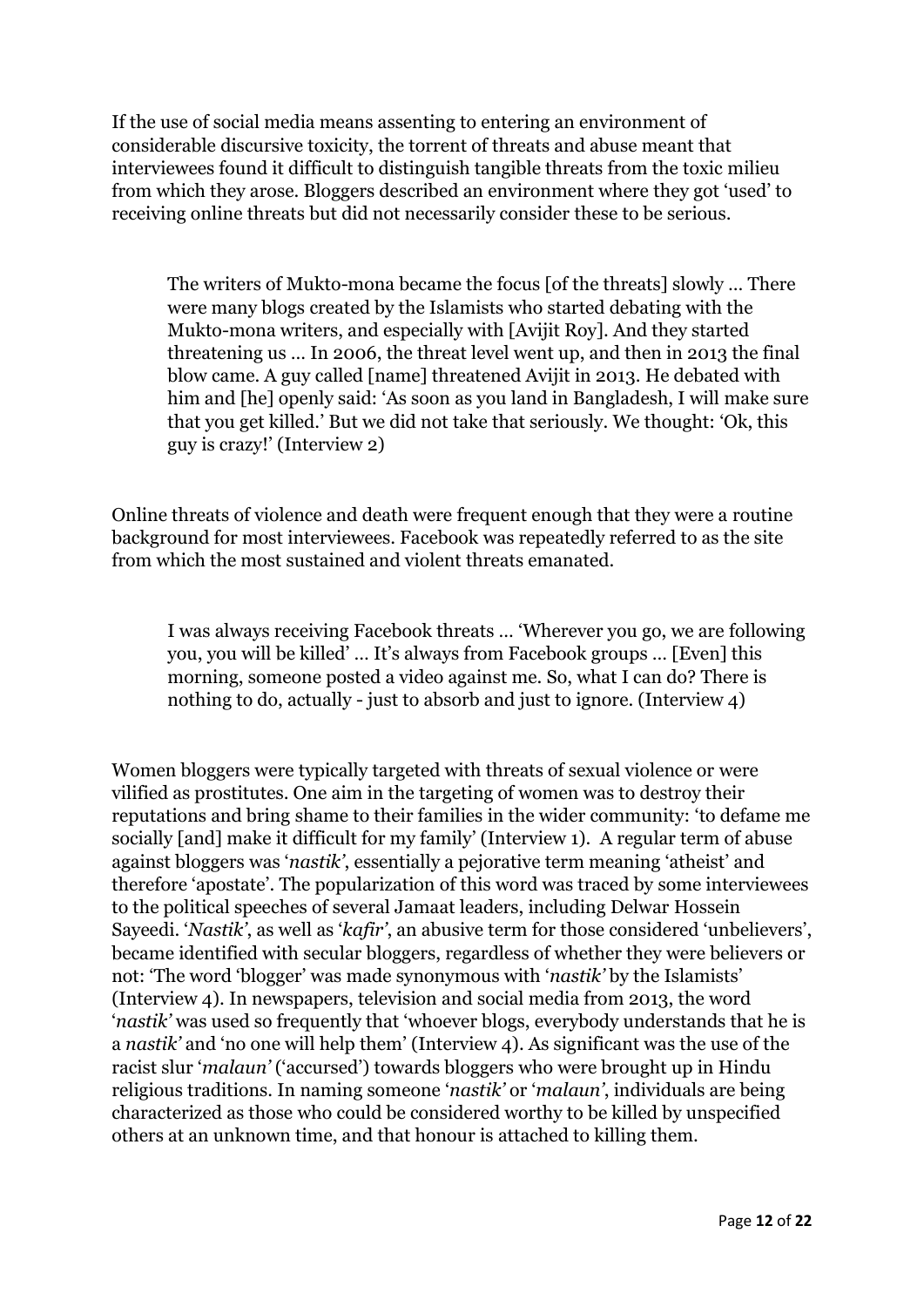After Quader Mollah's life sentence was changed to death, the threats from political Islamists escalated, including in the UK. An interviewee described repeated calls on her phone, sometimes 'ten a day', threatening her and her children. She had also been followed and threatened by small groups of men on the London tube (Interview 7). Another interviewee had received repeated threats on Facebook. In 2013, leaflets branding him as an 'atheist' were found posted on walls around Brick Lane and distributed at Whitechapel tube station in east London. He reported the leaflets to the police services, but said they did nothing initially. Subsequently, the police visited him, told him he was on a 'hitlist', and asked 'whether it is possible for me to change my [home] address' (Interview 3). Other interviewees reported similar situations:

Last year, Christmas Eve, somebody comes up [and] rings the doorbell. Really posh looking, one guy and one woman in their thirties turned up. They said they are from [counterterrorism] and they said they saw a video coming out from ISIS, Bengali ISIS, and they are declaring death threat for five people. I am the third person, the first one being [name], then [name] and then myself and two others … They said: 'Are you aware of this?' (Interview 5)

In addition to these direct threats, a profound pattern that emerged during interviews was the targeting of the families and friends in the 'home' country to intimidate an individual living in the Europe or north America. Intimidation and harassment of distant relatives, local campaigns against a UK resident undertaken in an area of Bangladesh where their family resides, threats of violence against their family, or the burning of their property were described by most of the interviewees. An interviewee living in the UK explained how he posted a small message of support for Shahbag on his Facebook page. In a matter of days, several thousand people gathered outside his family's house and threatened his family, saying that their son is a '*kafir'*.

I am here, why will my family be attacked, [they] are not involved … I was thinking: 'My family will be threatened because of me. They can't do anything to me so that's why they are doing this to them' … In front of my parents' house, [political Islamists] made an effigy of me and shouted: 'This *kafir* needs to be hanged' … My cousin said: 'Your family is under risk now, so they have to decide one thing. They have to disown you or otherwise they wouldn't be safe because the Islamists are demanding that you need to be disowned.' 'Disowned' means I am not [legally] my dad's son anymore [*tejjo-putro*, 'abandoned son']. They demanded [of my dad]: 'You have to register with the [government high court that] this guy is not your son anymore and he will not inherit your property.' My father did that. My father had to do that. And I understand. I felt no father disowns his own son. I am his own son. I came to this world from someone … My family became safe, because they disowned me … I am on the ['hitlist'] of my village, the highest one on the list in whole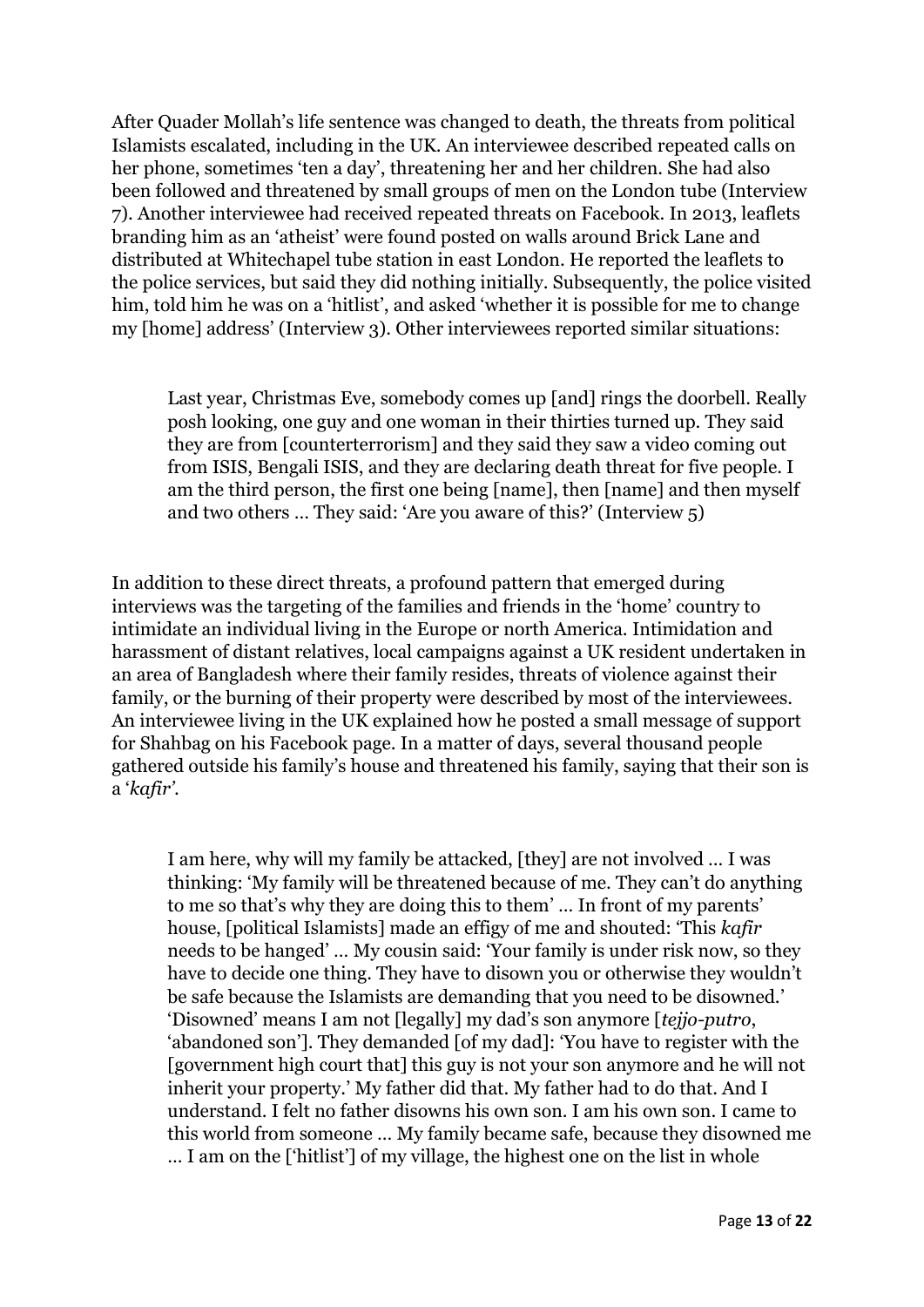district. All the madrasas know me. If I go back and someone sees me, an Islamist sees me, they will kill me. (Interview 10)

# **See! I am laughing!**

The murders in Bangladesh had a deeply traumatic impact on secular bloggers and activists – and liberal Bengali society – as indeed, they were intended to. Almost all the interviewees knew several of the bloggers who had been killed. An interviewee described the blogging platform he cofounded: 'One of our bloggers got killed because of writing in that blog'. Another well-known blogger from the same platform had to leave Bangladesh because of threats and is living in a safer country (Interview 3). Another interviewee described how a student became involved with Mukto-mona and wrote about the Gonojagoron Mancha: 'He was killed 2 months after. We knew that he would be killed' (Interview 2). Interviewees described the harrowing impact of the killings on themselves, families and friends, and the wider blogging community.

It is extremely, extremely dangerous back home – the number of people being killed, it's not just a threat, it is real. They made a list and they killed one after another, and they killed all over the country. One of the bloggers [name] was very close to me – basically, a neighbour to me back home in Sylhet … He was killed in front of his house. His house is 300 yards from my house. I know all his family. (Interview 9)

See! I am laughing! And I'm telling you that I can guarantee [name of friend] will be killed. See how our mentality has been changed now that we know that we are under the knife, our life is under the knife. (Interview 3)

The motive for Al Qaeda in the Indian Subcontinent was not simply to 'punish with death' those opposing religious ideology, but to intimidate and terrify bloggers and enact 'exemplary' punishment. The killings were undertaken by a small group and intended to be public, brutal and cruel. Consequently, personal safety, especially for bloggers in Bangladesh, became an imperative. Some bloggers went underground, or left Bangladesh and sought asylum in India, Nepal or Europe.

Interviewees described an immediate impact on their blogging. This included stopping writing, acts of self-censorship, changing online account names or deleting accounts (Interview 8). Blog administrators also deleted accounts from major platforms.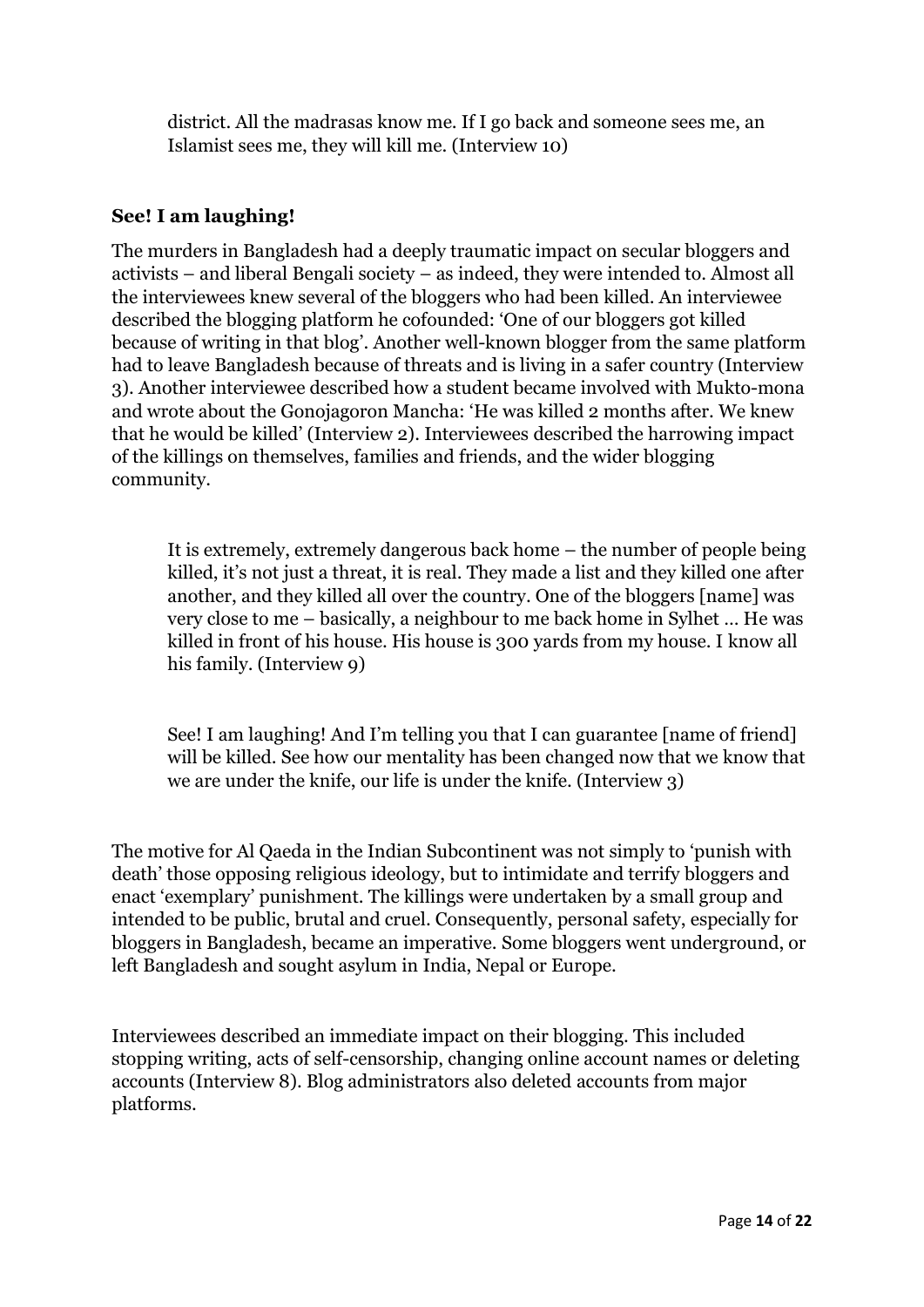We removed 20 bloggers and all their writings from the entire blog ... [By] the middle of 2013, all the bloggers had stopped writing and most requested us to delete their writings. This is because of fear. Though the [Shahbag] movement was started by the bloggers, blogging activity went down from that point. (Interview 4)

Just as interviewees described the hopeful rise of independent, confident youth activism following the Shahbag protests and then its decline, they described the rise and then fall of independent blogging and the terrible fear and dejection in the face of the killings. The killing of Avijit Roy was seen as 'a breaking point' for the Bengali blogosphere, after which blogging activity diminished (Interview 1).

Some of the young people from the left, some of them were killed, some became demoralised. They no longer do the blogs, websites. The blogs that I used to see in 2013–14 are no longer there at all. I don't see anybody challenging Islamism anymore publicly … The government took a line, if someone was killed, they are saying: 'Why did you [write this]?' – basically, blaming the victims (Interview 9)

A common response by the government and police in Bangladesh was that bloggers should stop writing and had brought their situation upon themselves. Some UK bloggers at serious risk complained of little police action, whereas others described detailed assessments of their safety, advice on panic alarms and CCTVs, police community support officer visits, priority in emergency calls, and other security measures. A striking pattern, however, was that the British police advised them to delete their online accounts and stop writing, the same response as in Bangladesh (Interview 4, Interview 9).

#### **Bangladeshi secular activism in the UK**

Other international convergences were vividly illustrated by a demonstration on 9 February 2013 at Altab Ali Park, east London, to show solidarity with the Shahbag protests. This event was seen as critical by some young bloggers in their transformation into activists and their stark awareness of what they were facing: 'That day changed my life … since that day, I am an activist and here I am' (Interview 1). Captured within this powerful event is the essence of the conflict in the UK Bangladeshi communities between secularists and political Islamists, one significant enough to have helped shape the national political landscape of the UK with regard to anti-racism, multiculturalism and religious politics (Bhatt 2006).

I saw people started to gather in Shahbag, news was flooding in on Facebook. Then some of my [colleagues], I started calling them: 'Can we do something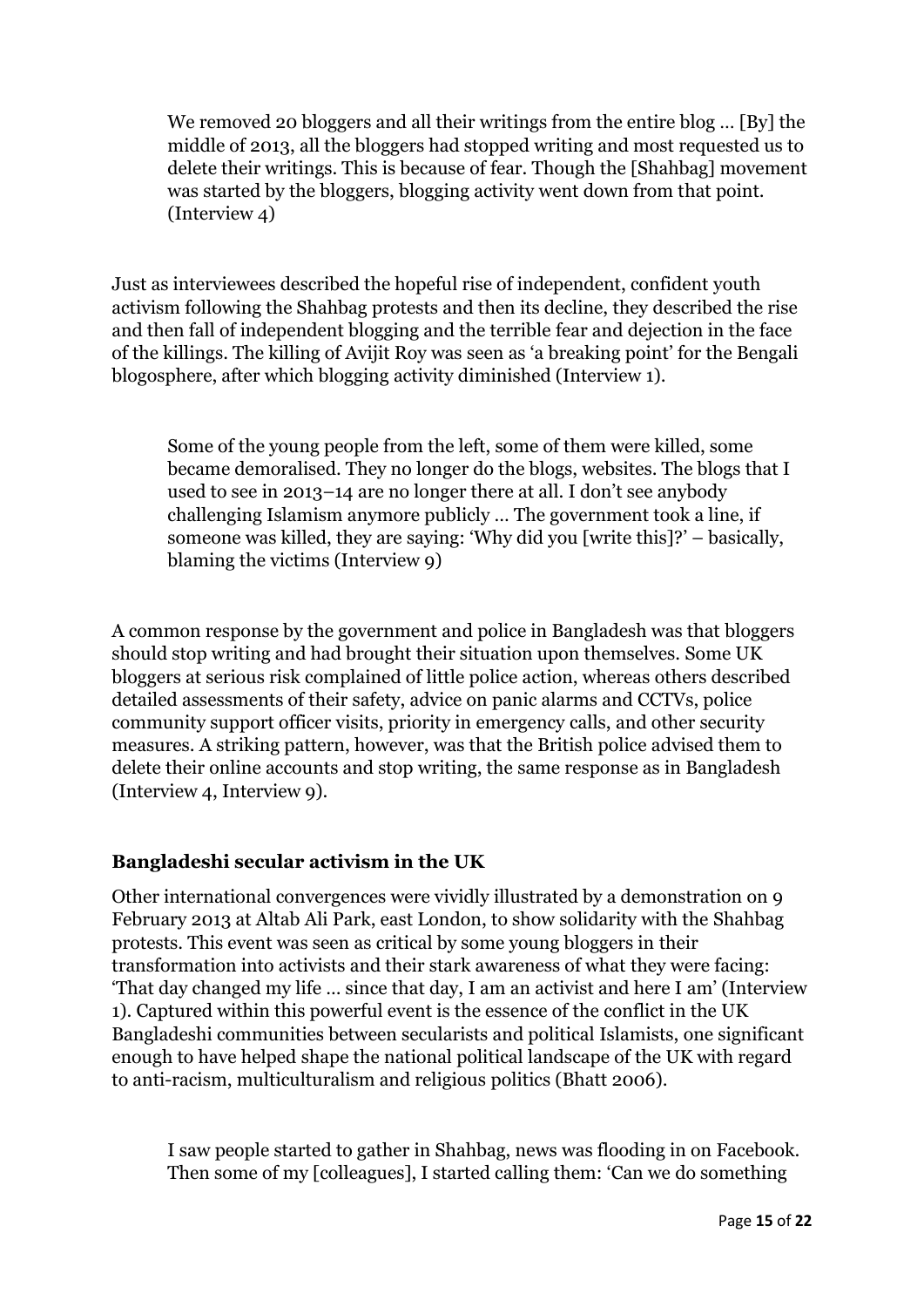here?' Then somebody told me: 'Let's call a demonstration in Altab Ali Park'. I never organised any protest before. I don't know how! I opened a Facebook event. (Interview 1)

This young woman put a message on Facebook to a handful of her friends to organize a solidarity demonstration in Altab Ali Park, east London. On arrival at the park, the young people found several hundred men calling them 'atheists' and 'blasphemers' and demanding that Quader Mollah and other perpetrators be set free.

Altab Ali Park is named in honour of a young man murdered by racists in Brick Lane in 1978, his death sparking a powerful Asian youth movement in East London, one arising from the tradition of secular anti-racist organizing that dominated black politics in the 1970s and 1980s. The Shaheed Minar (martyr's memorial), a gendered symbol of the nation and its children, was itself a monument to Bangladeshi nationalists who had died in the 1950s defending Bengali language and culture against the Urdu hegemony being imposed by Pakistan. Both the park and the minar represent symbolically the secular anti-racist and Bengali nationalist tradition of the East End. Yet, the park and the minar were now 'occupied' by political Islamists who arose from a directly opposed movement that did not want Bangladesh to become independent, who followed an ideology of an Islamic state, and who wanted alleged war criminals involved in the 1971 genocide to be freed.

The five young people remained defiant. Serendipitously, an older man who had fought in the Bangladeshi war of independence, happened to walk past and asked the young people if they were safe. He phoned others and more people arrived in the park to support the five until their demonstration had also grown to several hundred people.

We were so emotional, it felt like a war going on in the park ... On [the Islamist] side] there was a councillor from Tower Hamlets Council, a deputy mayor [name], he even gave a speech … They were taking photos of us, and it was so intimidating … The way they were swearing at all the ladies [saying] we are all 'going to hell', we are 'prostitutes' … Some of their people were [preacher], Islamists from 'Save Bangladesh' [the campaign against ICT-B] and people from East London Mosque. (Interview 1)

After an eight-hour standoff, the secularists were eventually given permission by the police to lay flowers at the Shaheed Minar and demonstrators from both sides dispersed. On leaving, several of the secular demonstrators said they were physically attacked. Attacks by UK political Islamists on South Asian Muslim secularists are not unusual. In 2010, an actor, having performed in a play about the Bengal Language Movement, was leaving the public venue and was surrounded by a large group of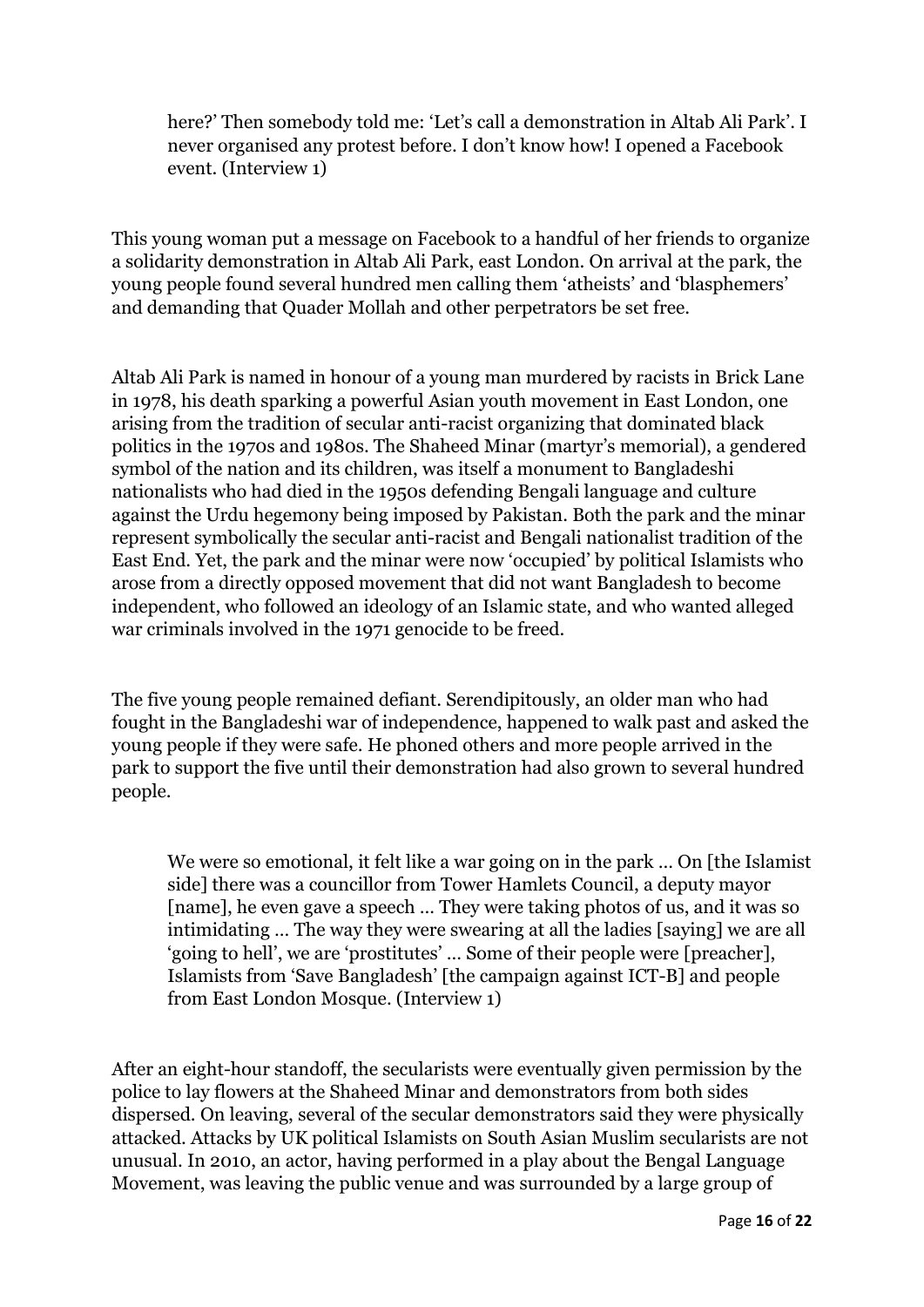men and beaten very grievously. He showed me photographs of his truly appalling injuries. He said the attackers shouted: 'Why do you act in a drama that is against Allah and our Prophet?' (Interview 6). Reported to this project were numerous other physical attacks following the 2013 death sentences in Bangladesh, the attackers said to be associated with a family of named UK political Islamist organizations (Interviews 1, 4 and 9).

#### **Conclusion**

In September 2015, Bangladesh's Rapid Action Battalion arrested and charged several ABT members in Bangladesh for the murder of Avijit Roy and Ananta Bijoy Das. One person charged was Touhidur Rahman, a 58-year old British IT worker who was alleged to have planned and financed the ABT's campaign against the secular bloggers (Green 2015). In December 2015, two ABT members were given the death penalty for killing Ahmed Rajib Haider and, in February 2017, further arrests were made in relation to his murder. In August 2015, two ABT members were arrested in relation to the murder of Niloy Neel, and arrests were made for other blogger murders. The ABT murders appeared to stop, but then Shahzahan Bachchu, a secular writer and publisher of poetry was brutally killed in Dhaka in June 2018 by the Jamiatul Mujahideen Bangladesh, and other threats continued. At the time of writing, numerous bloggers and writers live in Bangladesh, Europe, South Asia and elsewhere through prisms of fear and defiance. While interviewees expressed fear, some said that showing they are frightened means they will be harassed even more forcefully. While living in Bangladesh was considered 'dangerous' by all the interviewees, the fear of being attacked was not tied to any particular country. For some, the UK is 'extremely dangerous for me, seriously dangerous place' (Interview 4) because of social media and the international organizations of political religion. Some of the bloggers interviewed were indeed considered at risk by the British police services.

In examining the violence and threats against bloggers, many processes converge. In Bangladesh, the main political Islamist parties and the ruling secular government identified bloggers as atheists and blasphemers, this act immediately delegitimizing them politically and making them 'toxic' socially. On social media, already layered with noxious discourse, direct, personal and violent threats were repeatedly made against bloggers. A piece of text composed in Dhaka is amplified rapidly and globally through Facebook, finding itself being handed in printed form to tube passengers in east London. Such material sometimes contained little other than names, faces and the word '*nastik'*. Variants, reposted on Facebook, inspired violent mobilizations in villages in Bangladesh. Authoritarian religious movements mobilized their supporters at a variety of geographical scales. In the UK, they mobilized through social media and at community level against 'atheist bloggers', such that even the friends of some individuals made death threats against them (Interview 3). Others marshalled international networks to threaten distant relatives of people living in the UK. Meanwhile, groups linked to Al Qaeda covertly planned grotesque executions. If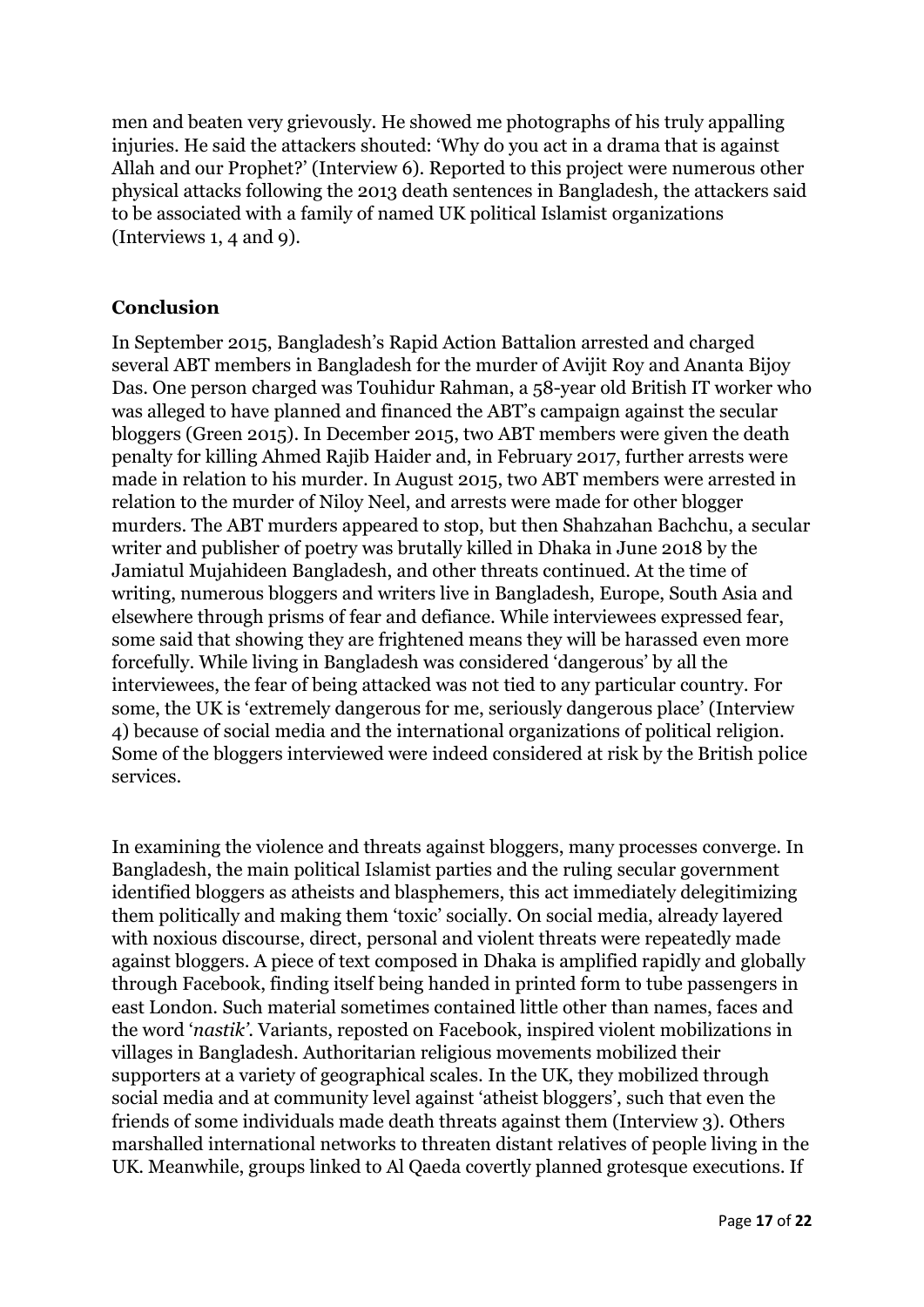the violence against bloggers symbolises how, in dissimilar countries, the power of political religion eclipses the freedom to express views about religion, it also shows how fear and intimidation work as political instruments across various institutional and geographical scales of analysis. In aiming to intimidate and instil fear, the attackers themselves understood fear, including its 'moral vigour' and thus practical utility for politics (Kapust 2008). Unlike the way political fear often manifests (Robin 2004), we instead see being created a political apprehension of the unpredictable, unknown, determined, targeted and intimate. If salafi-jihadi terrorism has had to transform from major spectacular events to self-directed violence by individuals and small groups, a different phenomenon is illustrated in the example of the bloggers. This is the novel convergence of the toxic, polarizing culture of social media, international political networks, and fearsome acts of terrorism. If 'shaming' and 'cancelling' are common on social media, their 'real life' consequences include the expulsion by religious and secular forces of non-violent writers of disagreeable words from the sphere of legitimate politics, in full awareness that the ostracization of those writers will likely lead to their killing by anonymous others. This highlights a novel form of political violence of which we are seeing the early emergence and for which the political toxicity of social media is a critical factor.

#### **Acknowledgements**

Grateful thanks to the bloggers and activists for their time and generosity; the anonymous translator whose intellect and skills have been invaluable; the key informants; and the Masters students who helped greatly.

#### **References**

Agamben, Giorgio. 1998. *Homo Sacer: Sovereign Power and Bare Life*. Stanford: Stanford University Press.

Allchin, Joseph. 2019. *Many Rivers, One Sea: Bangladesh and the Challenge of Islamist Militancy*. London: Hurst.

al-Zawahiri, Ayman. 2014. 'Bangladesh: A Massacre Behind a Wall Of Silence.' As-Sahab Media.

Anand, Geeta, and Julfikar Ali Manik. 2016. 'Bangladesh Says It Now Knows Who's Killing the Bloggers.' *New York Times*, 8 June,

https://www.nytimes.com/2016/06/09/world/asia/bangladesh-killingsbloggers.html.

Ansar al-Islam. 2016. 'The Assassination of Xulhaz and Tonoy: An Operation of alQaidah in Bangladesh.' video, April, Ansar al-Islam / Al Qaidah in the Indian Subcontinent.

Ashraf, Abdullah. 2015. 'Claim Regarding Assaults on Ahmedur Rashid Tutul and Foysal Arefin Dipon.' 31 October, Ansar al-Islam / Al Qaidah in the Indian Subcontinent.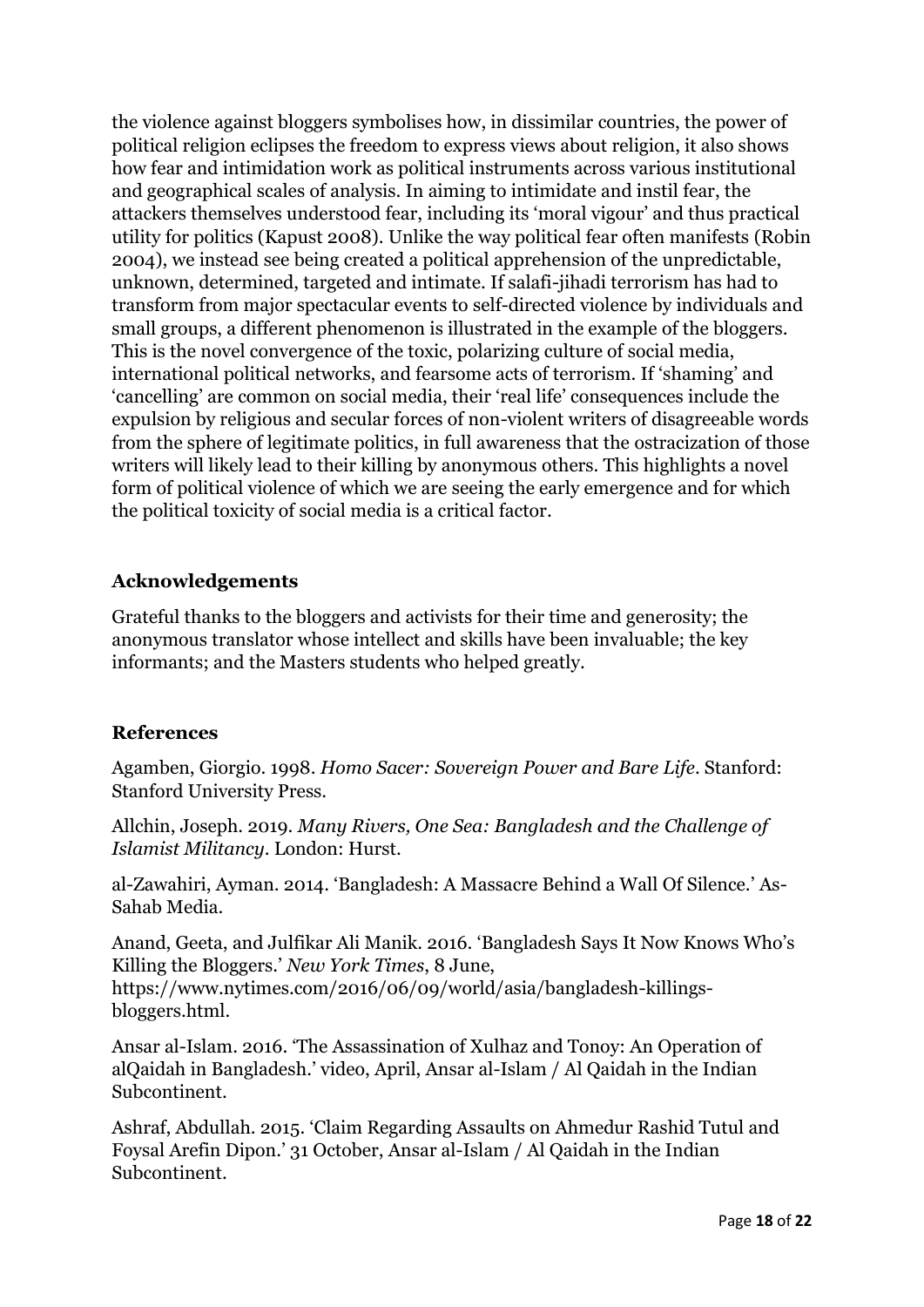Ashraf, Abdullah. 2016a. 'Claim Regarding the Assassination of Blasphemer Nazimuddin Samad.' 8 April, Ansar al-Islam / Al Qaidah in the Indian Subcontinent.

Ashraf, Abdullah. 2016b. 'Claim of Responsibility.' 24 April, Ansar al-Islam / Al Qaidah in the Indian Subcontinent.

Ashraf, Abdullah. 2016c. 'Statement Regarding Assassination of Xulhaz Mannan & Samir Mahbub Tonoy.' 4 May, Ansar al-Islam / Al Qaidah in the Indian Subcontinent.

BBC News. 2013a. 'Huge Bangladesh Rally Seeks Death Penalty for War Crimes.' 8 February, https://www.bbc.co.uk/news/world-asia-21383632.

BBC News. 2013b. 'Bangladesh Deaths Rise as Jamaat Protest Strike Begins.' 3 March, https://www.bbc.co.uk/news/world-asia-21646233.

BBC News. 2014. 'Bloggers in Bangladesh Protest Over Arrest of Writers.' 4 April, https://www.bbc.co.uk/news/world-asia-22030388.

BBC News. 2019. 'Holey Artisan Cafe: Bangladesh Islamists Sentenced to Death for 2016 Attack.' 27 November, https://www.bbc.co.uk/news/world-asia-50570243.

bdnews23. 2013. 'Atheist Bloggers to Repent.' *bdnews23*, 31 March, https:// bdnews24.com/bangladesh/2013/03/31/atheist-bloggers-to-repent.

Bennett, W. Lance, and Barbara Pfetsch. 2018. 'Rethinking Political Communication in a Time of Disrupted Public Spheres.' *Journal of Communication* 68: 243–253.

Bergman, David. 2011. 'A Crucial Period for International Crimes Tribunal.' *New Age* (Dhaka), 2 October,

http://newagebd.com/newspaper1/archive\_details.php?date=2011-10- 01&nid=35250.

Beringmeier, Miriam. 2018. *The International Crimes Tribunal in Bangladesh: Critical Appraisal of Legal Framework and Jurisprudence*. Berlin: Berliner WissenschaftsVerlag.

Bhatt, Chetan. 2006. 'The Fetish of the Margins: Religious Absolutism, Anti-Racism and Postcolonial Silence.' *New Formations* 59: 98–115.

Burke, Jason. 2015. 'Militant Group Publishes Global Hitlist of Bloggers, Activists and Writers.' *The Guardian*, 23 September,

https://www.theguardian.com/world/2015/sep/23/militant-group-publishes-hitlist-of-bloggers-activists-and-writers.

Chopra, Surabhi. 2015. 'The International Crimes Tribunal in Bangladesh: Silencing Fair Comment.' *Journal of Genocide Research* 17 (2): 211–220.

Cidell, Julie. 2006. 'Place of Individuals in the Politics of Scale.' *Area* 38 (2): 196– 203.

Daily Dhaka Times. 2015. 'Timeline: Attacks on Bloggers in Bangladesh.' 1 November, *Daily Dhaka Times*, https://dailydhakatimes.com/timeline-attacks-onbloggers-inbangladesh/.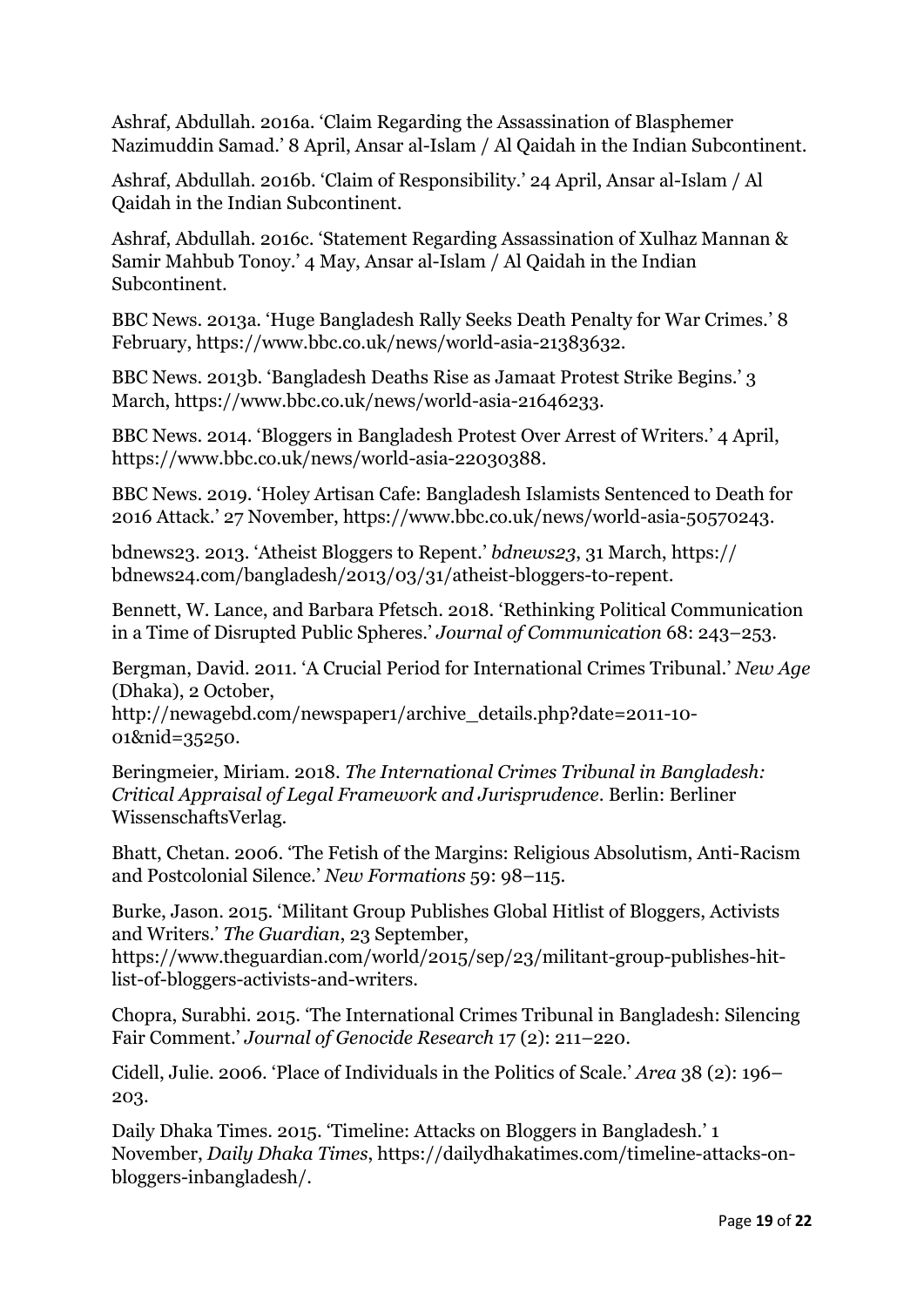Daily Star. 2007. 'Public Outrage Over Jamaat statement.' *Daily Star*, October 27, https://www.thedailystar.net/news-detail-9112.

Daily Star. 2012. 'Jamaat, Shibir go Berserk.' November 13, *Daily Star*, https://www.thedailystar.net/news-detail-257274.

Daily Star. 2013. 'The Oath.' *Daily Star*, 9 February, https://www.thedailystar.net/newsdetail-268449.

Daily Star. 2016. 'Govt Displeased with Anti-religion Bloggers, their Killers.' *Daily Star* (Bangladesh), 5 May, https://www.thedailystar.net/country/govt-dislikeskillingsanti-religious-bloggers-minister-1219078.

Eade, John, and David Garbin. 2006. 'Competing Visions of Identity and Space: Bangladeshi Muslims in Britain.' *Contemporary South Asia* 15 (2): 181–193.

Faleiro, Sonia. 2015. 'India's Attack on Free Speech.' *New York Times*, 2 October, https://www.nytimes.com/2015/10/04/opinion/sunday/sonia-faleiro-indiafreespeech-kalburgi-pansare-dabholkar.html.

Farooq, Ustadh Ahmad. 2013. 'Rebellion against Allah in the Land of Haji Shariatullah… ?' As-Sahab Media.

First Post. 2016. 'Dhaka Shooting: A Look at Recent Attacks Targeting Minorities, Secular Voices in Bangladesh.' *First Post* 2 July, https://www.firstpost.com/world/dhaka-shooting-a-look-at-recent-attackstargeting-minorities-secular-voices-inbangladesh-2868284.html.

Gerbaudo, Paolo. 2018. 'Social Media and Populism: An Elective Affinity?' *Media, Culture and Society* 40 (5): 745–753.

Graham-Harrison, Emma, and Saad Hammadi. 2016. 'Inside Bangladesh's Killing Fields:Bloggers and Outsiders Targeted by Fanatics.' 12 June, *The Observer*. https://www.theguardian.com/world/2016/jun/11/bangladesh-murders-bloggersforeignersreligion.

Green, Chris. 2015. 'British IT Worker Accused of Masterminding Murders of SecularBloggers.' *The Independent*, 18 August,

https://www.independent.co.uk/news/uk/crime/touhidur-rahman-british-itworker-accused-of-masterminding-murders-ofsecular-bloggers-avijit-roy-10460929.html.

Hammer, Joshua. 2015. 'The Imperiled Bloggers of Bangladesh.' *New York Times*, 29 December, https://www.nytimes.com/2016/01/03/magazine/the-price-ofsecularismin-bangladesh.html.

Hasan, Mubashar. 2020. *Islam and Politics in Bangladesh: The Followers of Ummah*. Singapore: Palgrave MacMillan.

Hefazat-e Islam. 2013. 'Hefazat-e-Islam explains the 13 points demands.' http://hefajate-islam.org/?p=159.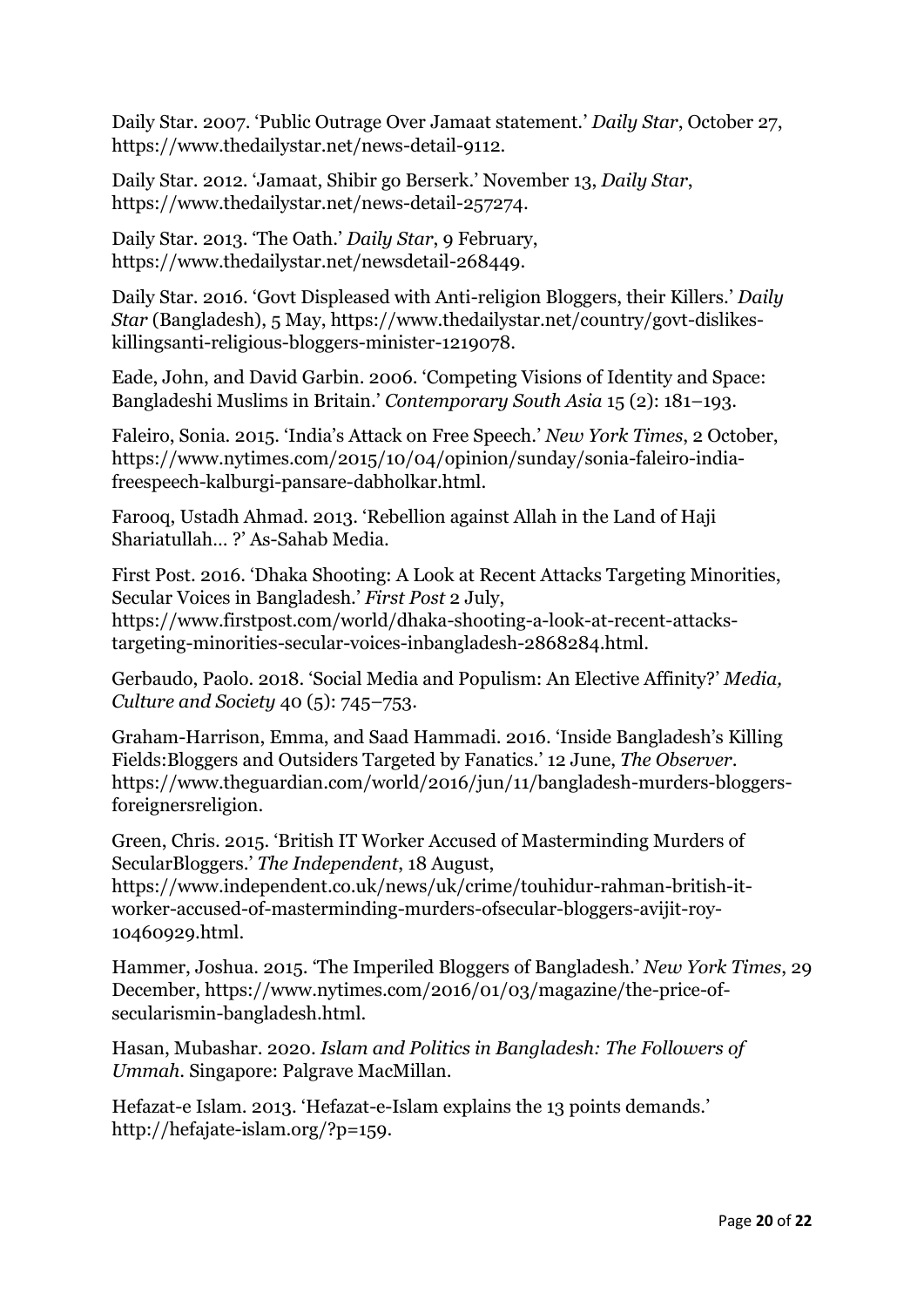Islam, Maidul. 2015. *Limits of Islamism: Jamaat-e-Islami in Contemporary India and Bangladesh*. Delhi: Cambridge University Press.

Islam, M. Rafiqul. 2016. 'Trials for International Crimes in Bangladesh: Prosecutorial Strategies, Defence Arguments and Judgments.' In *Trials for International Crimes in Asia*, edited by K. Sellars, 301–317. Cambridge: Cambridge University Press.

Kapust, Daniel. 2008. 'On the Ancient Uses of Political Fear and its Modern Implications.' *Journal of the History of Ideas* 69 (3): 353–373.

Mbembé, Achille. 2003. 'Necropolitics.' *Public Culture* 15 (1): 11–40.

Mookherjee, Nayanika. 2015. *The Spectral Wound: Sexual Violence, Public Memories and the Bangladesh War of 1971*. Durham, NC: Duke University Press.

Mueenuddin, Chowdhury. 2013. 'A Farce and a Mockery of Justice: Defence Team Responds to the Recent Decision of Bangladesh's 'International' Crimes Tribunal.' http://www.chowdhurymueenuddin.com/responding-to-the-deathsentenceverdict.html.

Nagle, Angela. 2017. *Kill All Normies: Online Culture Wars From 4Chan and Tumblr to Trump and the alt-Right*. Winchester, UK: Zero Books.

Özsoy, Duygu. 2015. 'Tweeting Political Fear: Trolls in Turkey.' *Journal of History School* 12 (22): 535–552.

http://www.johschool.com/Makaleler/1122297699\_25.%20DUYGU%20%C3%96ZS OY.pdf.

Quadir, Serajul. 2016. 'Liberal Bangladeshi blogger killed by machete-wielding attackers.' 7 April, *Reuters*, https://www.reuters.com/article/us-bangladeshbloggeridUSKCN0X40FZ.

Razzaq, Abdur. 2016. 'The Tribunals in Bangladesh: Falling Short of International Standards.' In *Trials for International Crimes in Asia*, edited by K. Sellars, 341–359. Cambridge: Cambridge University Press.

Riaz, Ali. 2004. *God Willing: The Politics of Islamism in Bangladesh*. New York: Rowman & Littlefield.

Riaz, Ali. 2008. *Islamist Militancy in Bangladesh: A Complex Web*. London: Routledge.

Robin, Corey. 2004. *Fear: The History of a Political Idea*. New York: Oxford University Press.

Roy, Olivier. 2006. *Globalized Islam: The Search for a New Ummah*. New York: Columbia University Press.

Roy, Nilanjana. 2015. 'The Hit List: Endangered Bloggers of Bangladesh.' 14 August, *Al Jazeera*, https://www.aljazeera.com/indepth/opinion/2015/08/hit-listendangeredbloggers-bangladesh-150813132059771.html.